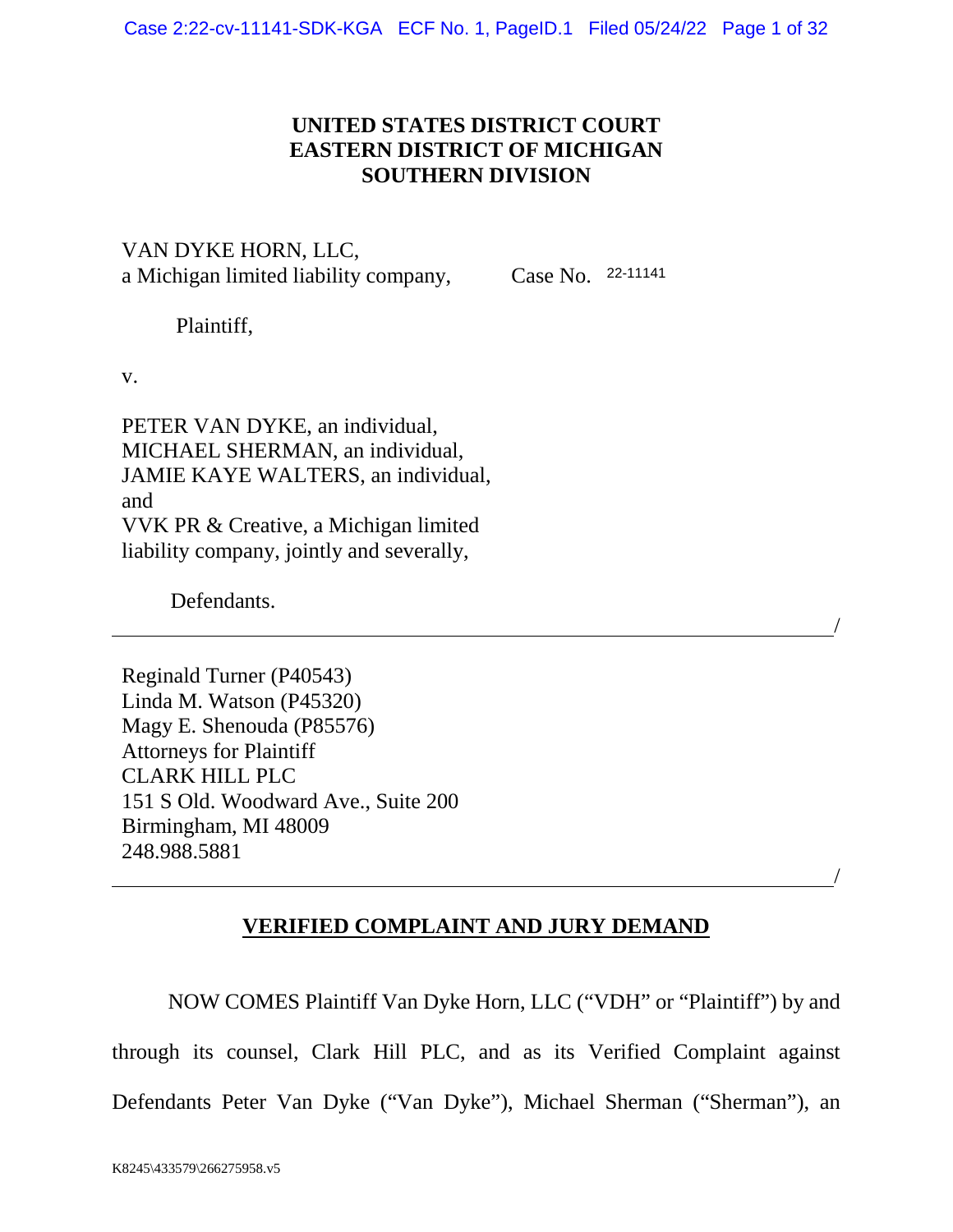individual, Jamie Kaye Walters ("Walters"), an individual, and VVK PR & Creative, LLC, a limited liability company, ("VVK"), (collectively "Defendants") states as follows:

#### **INTRODUCTION**

1. This case is about an equity member, officer and high-level executive of VDH, Peter Van Dyke, intentionally diverting and misappropriating trade secrets of VDH and converting assets of VDH, including clients, for his own benefit after failing to force his partner, Marilyn Horn, to sell her interest in VDH to him for pennies. And, Van Dyke was not working alone. Van Dyke was conspiring with VDH competitors, Sherman and Walters, to take VDH trade secrets and business for their own and a competing company, VVK, they were in the process of forming. In fact, Van Dyke was so brazen and felt so entitled that while he was still an equity member of VDH with fiduciary duties owed to it, he secretly solicited and convinced several VDH's key employees to join him and the other Defendants in their secret scheme, all the while knowing that these same employees had restrictive covenants in their VDH employment agreements, and tried to convince prospective VDH staff to reject their offers from VDH and instead join VVK.

2. Days before resigning from VDH, Van Dyke secretly loaded up VDH client files and corporate information into two large zip files and emailed them to his personal email so that he and Defendants could utilize them to compete. He also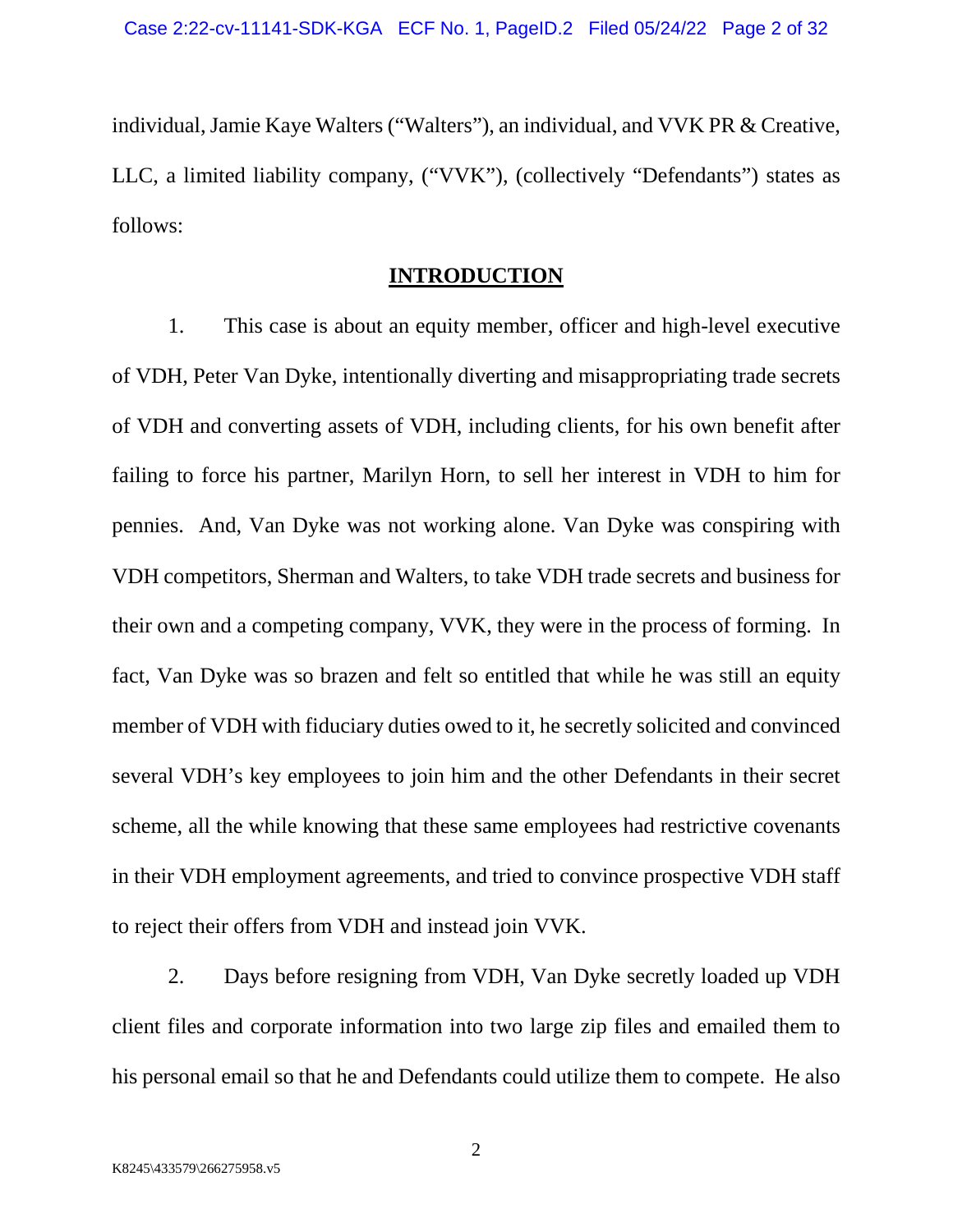used VDH financial information to create a business plan and copied VDH contracts verbatim. And, he secretly met with clients and employees to persuade them to leave VDH and join his new competing company. Given his clandestine activities, in hindsight, it is no surprise that Van Dyke refused to sign a declaration on his last day to verify that he had returned and was not taking any of VDH's trade secrets.

3. Defendant Van Dyke and the other Defendants wrongfully and improperly utilized VDH's protected trade secrets and other confidential information knowing it was the property of VDH and knowing their use was unauthorized. And, Defendants continue to use VDH's protected trade secrets and confidential information which they improperly acquired.

4. By misappropriating VDH's trade secrets and disparaging VDH, Defendants were able to convert, practically overnight, several long-term VDH clients and they continue to target VDH clients and employees using VDH's trade secrets. Indeed, the focus of their secret business plan, which was found after a search of Peter Van Dyke's VDH issued computer, was to convert VDH clients and the contracts they renewed each year to their competing company, VVK.

5. Defendants actions violate the Defend Trade Secrets Act codified as 18 U.S.C. § 1832.

6. If Defendants are not immediately enjoined from further misappropriation of VDH trade secrets and conversion of VDH assets, Plaintiff will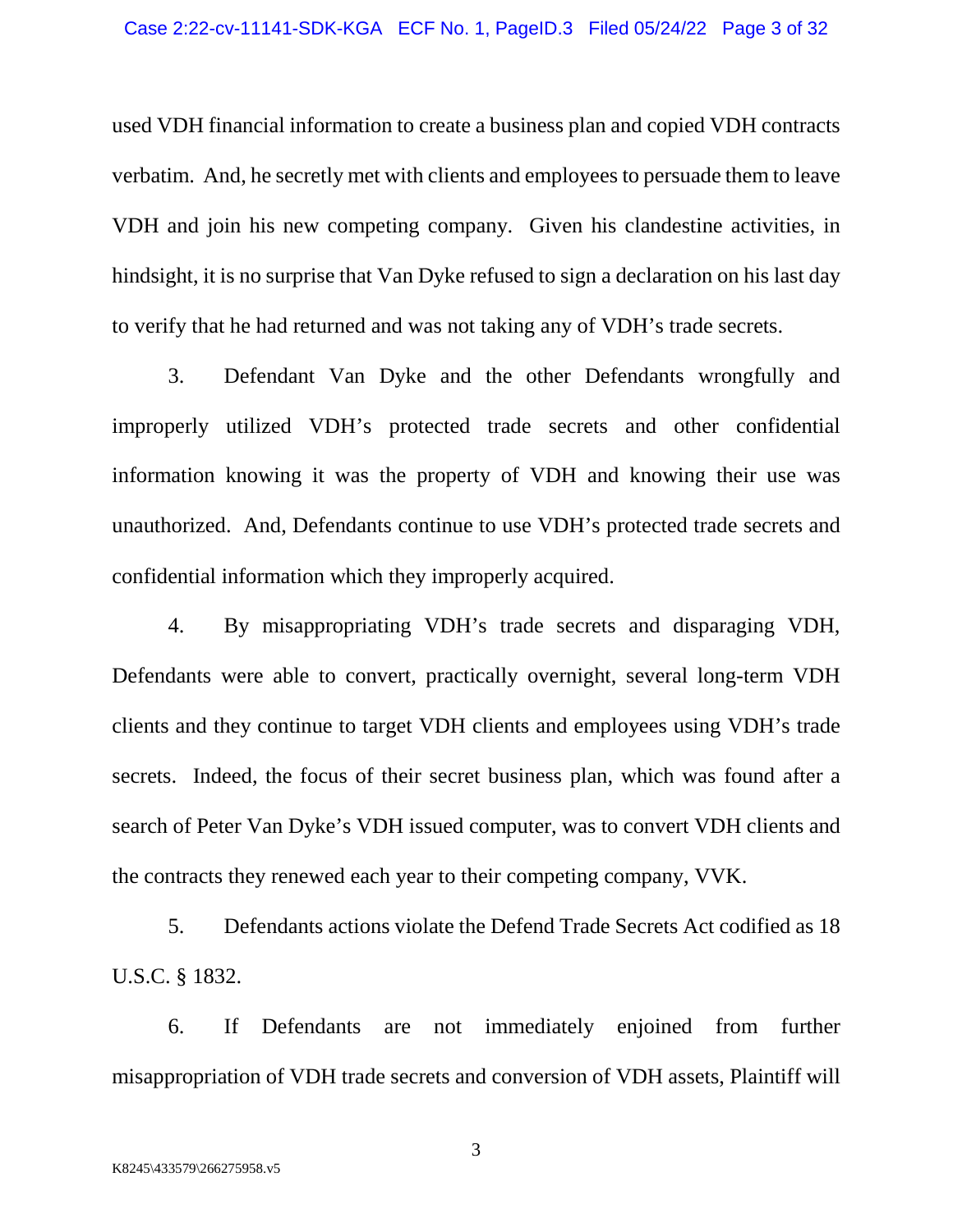continue to be irreparably harmed with the further loss of company value, good will, clients and employees.

## **PARTIES, JURISDICTION, AND VENUE**

7. Plaintiff Van Dyke Horn, LLC ("VDH") is a limited liability company with its registered office located in Wayne County, Michigan.

8. Defendant Peter Van Dyke is an individual residing at 4100 4th Street, Detroit, Michigan 48201, Wayne County, Michigan.

9. Upon information and belief, Defendant Jamie Kaye Walters ("Walters") also resides and conducts business in the State of Michigan.

10. Upon information and belief, Defendant Michael Sherman ("Sherman") resides in Charleston, South Carolina and conducts business in the State of Michigan.

11. Defendant VVK PR & Creative, LLC is a Michigan limited liability company with its principal place located at 2937 E Grand Blvd, Detroit, Wayne County, Michigan 48202.

12. Peter Van Dyke, Walters and Sherman are all members of VVK.

13. Subject matter jurisdiction exists pursuant to 28 U.S.C. § 1331 for violations of the Defend Trade Secrets Act codified as 18 U.S.C. § 1832.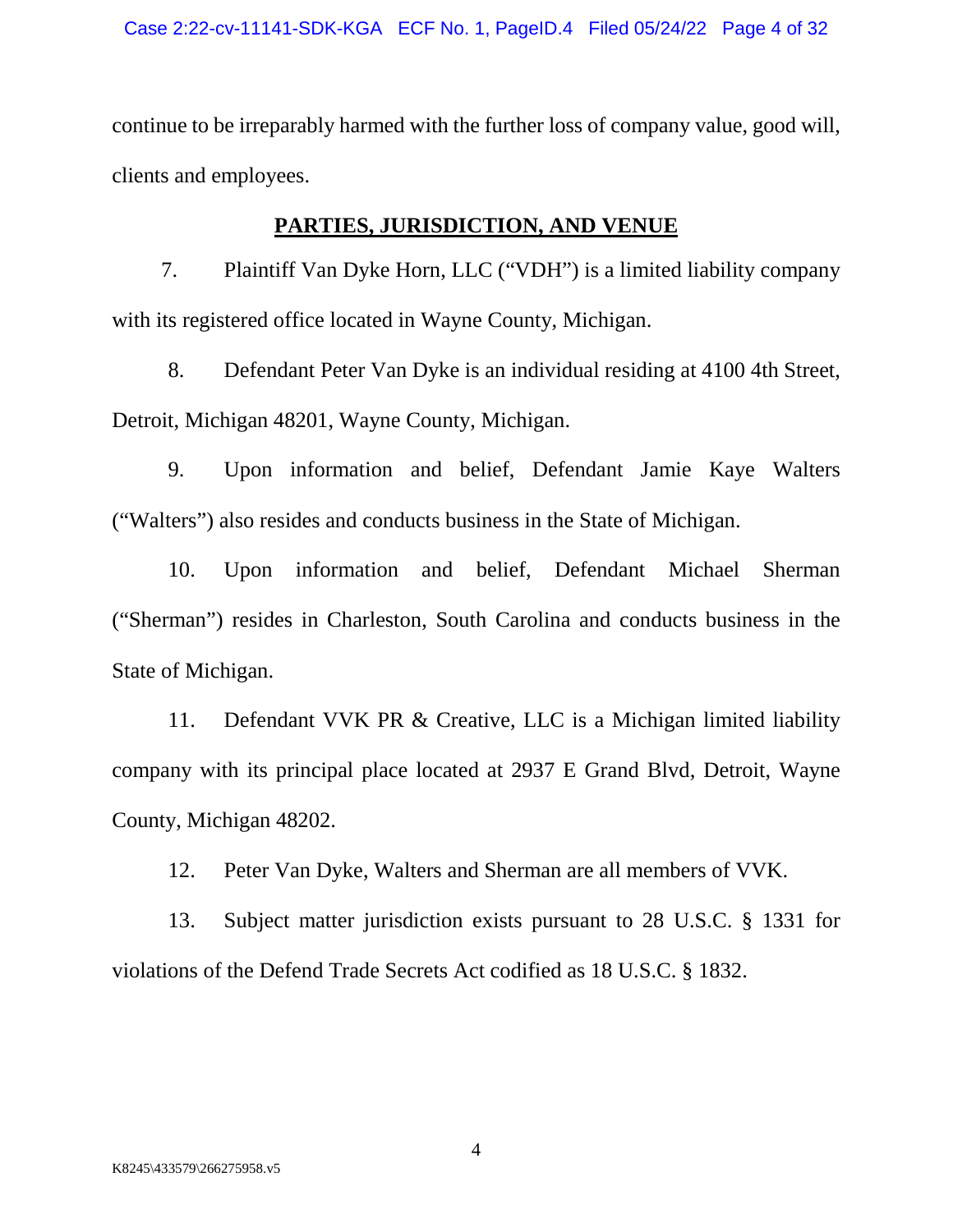14. Venue is proper in this Court under 28 U.S.C. § 1391(b)(2), in that a substantial part of the events giving rise to the claims occurred in this juridical district.

#### **FACTUAL ALLEGATIONS**

15. VDH is a well-established, 24-year-old public relations firm in Detroit. VDH has a strong reputation and numerous high-profile long-term clients.

16. Marilyn Horn is a member and the President of VDH.

17. Marilyn Horn has been in the public relations industry for over 20 years and has built a reputation in the industry as one of the most successful minority owned businesses in Southeastern Michigan. Due in large part to her experience and relationships in the industry, Marilyn Horn has a 60% membership interest in VDH.

18. In addition, Marilyn Horn is African- American and through her painstaking efforts, Marilyn secured approval for VDH as a minority certified business (Minority Business Enterprise or MBE).

19. For years, VDH and Peter Van Dyke have reaped the financial rewards and benefits of the minority-owned business certification secured by Marilyn Horn. Indeed, numerous long-term VDH clients awarded VDH business due to the certification and due to Marilyn Horn.

20. During the time in question, Defendant Peter Van Dyke was a member and the Chief Executive Officer of VDH until his resignation, with 24-hour notice,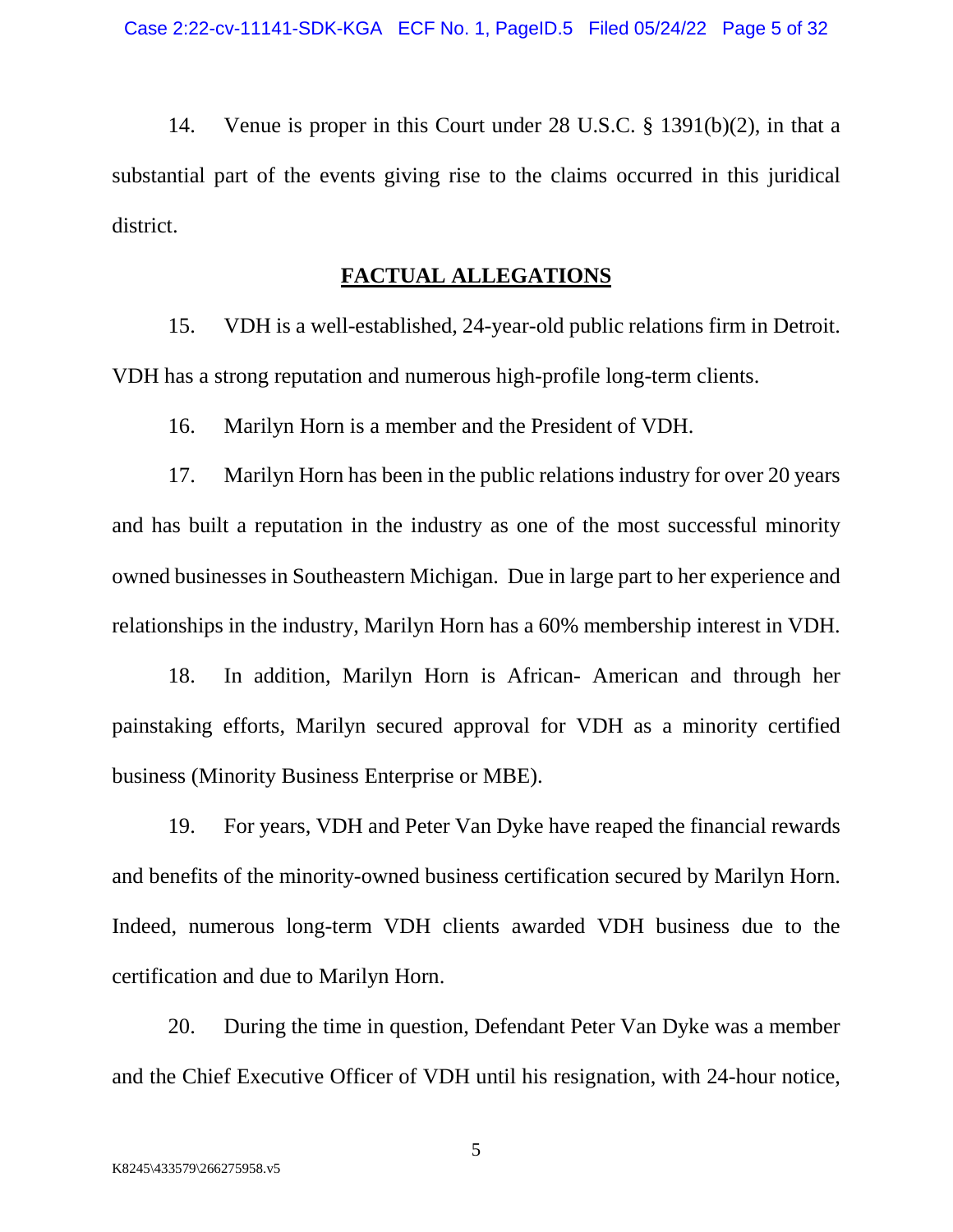effective March 4,  $2022$ <sup>[1](#page-5-0)</sup> While with VDH, Peter Van Dyke enjoyed and benefited from its minority certification and the client and industry relationships Marilyn Horn shared with him.

21. Until March 4, 2022, Marilyn Horn and Defendant Van Dyke's relationship was governed by the VDH Operating Agreement. **Exhibit A.**

22. The VDH Operating Agreement provided for the rights and obligations of the members. The VDH Operating Agreement prevented members from taking unilateral action on behalf of the company and from taking actions that create a potential conflict of interest between any member and VDH.

23. While he was an officer of VDH, Van Dyke also had statutory and common-law fiduciary duties to VDH, including the duty of loyalty, honesty, care and good faith and fair dealing.

24. Peter Van Dyke understood that VDH had trade secrets that needed to be protected while he was an officer and member of VDH. In fact, he required certain key employees to sign employment agreements with restrictive covenants to keep them from soliciting employees and clients. As for clients, Peter Van Dyke placed in these employment agreements the following language indicating the time and effort the Company invested in developing clients and that the client list is confidential:

<span id="page-5-0"></span><sup>&</sup>lt;sup>1</sup> Upon his resignation, Peter Van Dyke transferred his membership interest back to the company.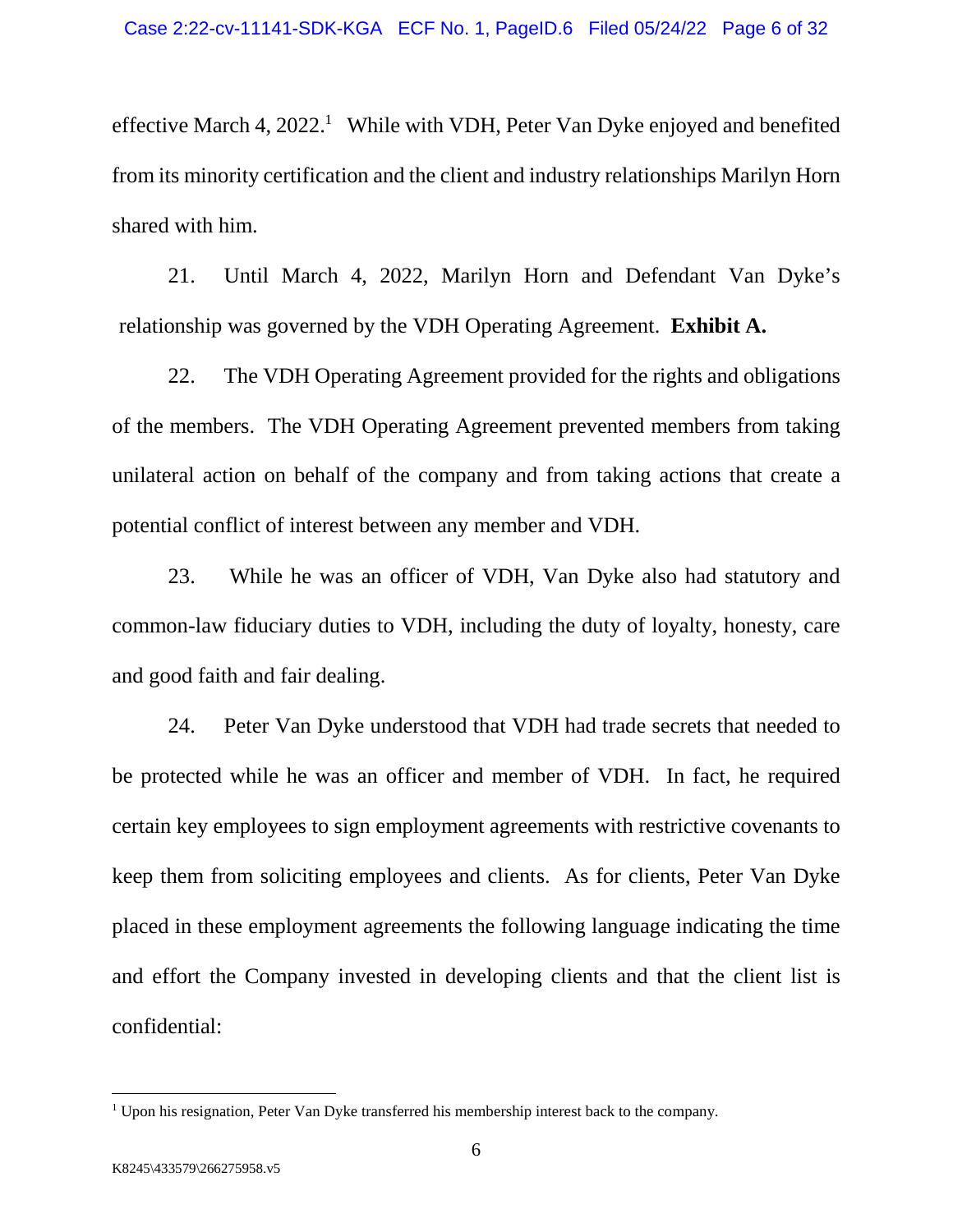You further recognize that the Company has spent significant amounts of time and money developing a list of its clients, which list is not available to the general public, and that this list contains other information about the clients (including any clients that engage the Company for services during your employment) not available to the general public, and you have been privileged to this list. During the term of your employment, you shall not directly or indirectly (i) solicit for the purpose of providing, or otherwise induce the termination or nonrenewal of, any business services like those performed by the Company . . .

#### **Exhibit B.**

25. Several months ago, Peter Van Dyke was interested in bringing in new partners to VDH, including Defendants Sherman and Walters. To entice Sherman and Walters to join VDH as owners, Defendant Van Dyke wanted to simply give them a membership interest in VDH, diluting Marilyn Horn's equity interest to less than majority and disqualifying VDH's MBE certification.

26. His partner, Marilyn Horn, insisted that if they wanted to join the company as members, Sherman and Walters must simply buy into the company for fair value.

27. Frustrated with not getting his way, Peter Van Dyke offered to buyout Marilyn Horn's interest for \$170,000. This was rejected immediately by Marilyn Horn because the offer was well below fair value, less than one times annual profits, and insulting.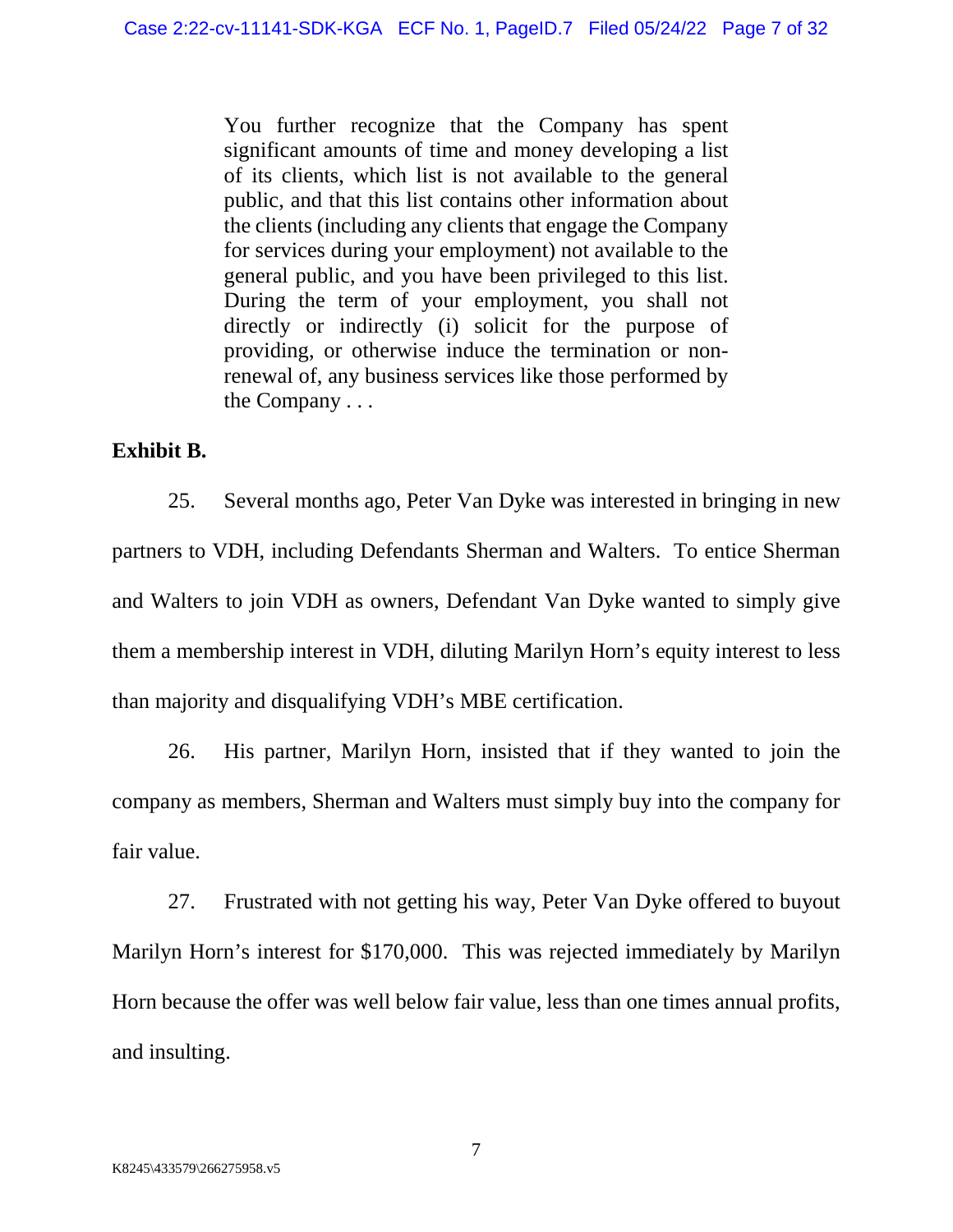28. Thereafter, Peter Van Dyke engaged a national valuation firm specializing in public relations firms, Prosper Group, to perform an independent valuation of the company should Sherman and Walters buy in and so that he and Marilyn Horn could explore his interest in the purchase of her membership interest in VDH.

29. On January 11, 2022, the Prosper Group valuation was completed, and it valued VDH and Marilyn Horn's membership interest more than five (5) times higher than what Peter Van Dyke offered to pay Marilyn Horn for her ownership interest.

30. When Peter Van Dyke didn't get his way, and instead of having Sherman and Walter's buy into the company or offering Marilyn Horn fair value for her interest, Peter Van Dyke set out on a course to try to force Horn to shut down the business so that he could take it all. He stole clients, doctored client contracts, and misappropriated the trade secrets and other assets belonging to the company out from Marilyn Horn and VDH.

31. Indeed, shortly after receiving the valuation, Peter Van Dyke secretly began to put into motion a plan to misappropriate the trade secrets and assets of VDH, including among other things the contracts, clients and employees of the company, with the help of Sherman and Walters, both of whom were vendors or employees of VDH, respectively.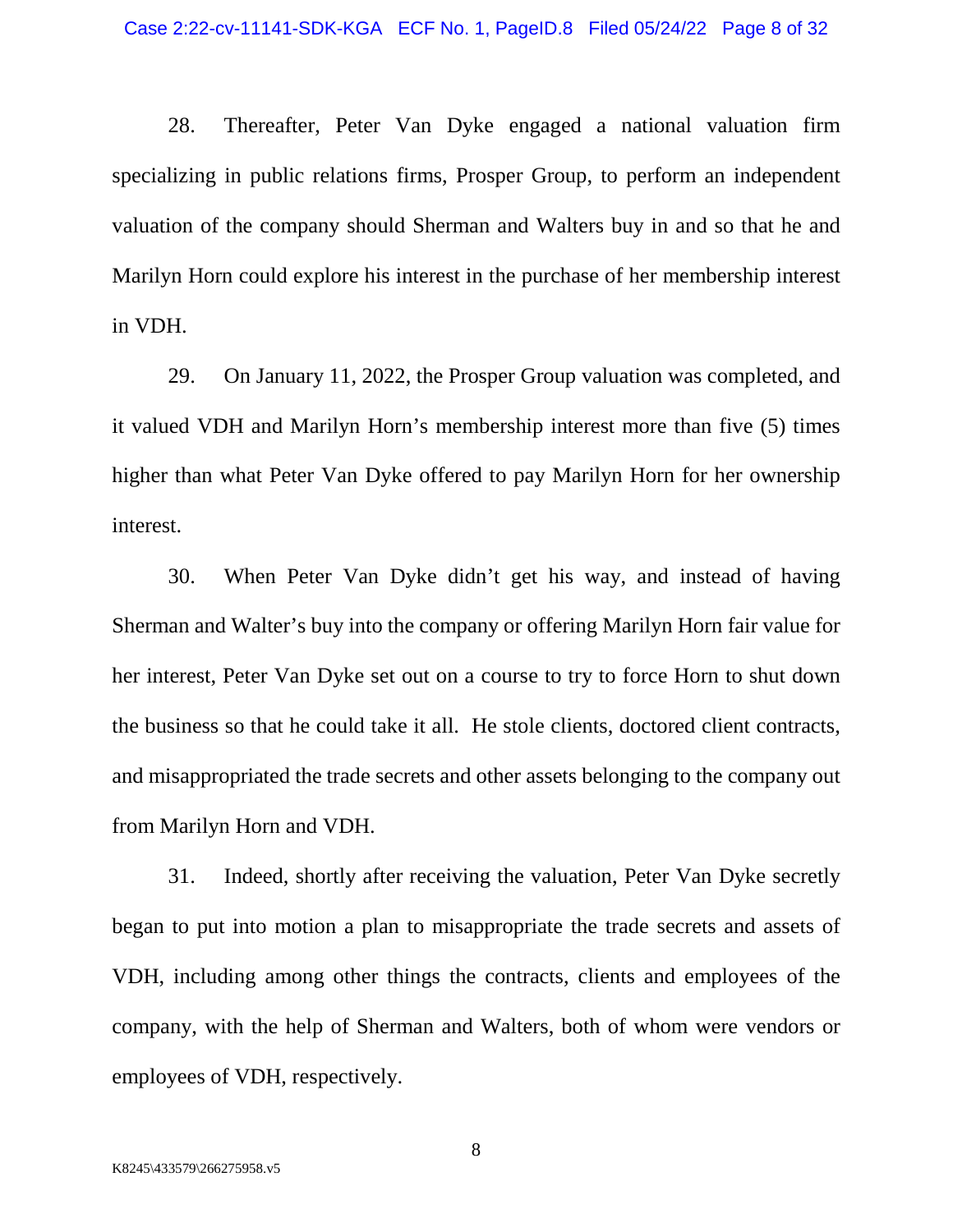32. For weeks, while still an officer and member of VDH, Peter Van Dyke (along with Defendants Sherman and Walters) worked on creating a business plan for a new competing company that relied on immediately being able to transfer VDH clients and contracts (as well as employees) for his benefit and for the benefit of Sherman and Walters and to the detriment of VDH. **Exhibit C.[2](#page-8-0)**

33. Defendants' business plan copied the business structure of VDH. It identified the VDH clients by name, their contracts and pricing, and their projected revenue from those contracts. **Exhibit C.** 

34. Defendants' business plan also identified VDH's key employees that Defendants' had either solicited or planned on soliciting for employment. These key employees, including "Annmarie" were responsible for some of VDH's most important client relationships that Defendants planned on converting to their new enterprise. **Exhibit C.** 

35. Peter Van Dyke took full advantage of his position as an officer of VDH to set up a competing operation as it provided him full access to the company's trade secrets.

- 36. VDH trade secrets includes the following:
	- (a) The identity of its clients and their related contact information, needs, preferences, purchase history;

<span id="page-8-0"></span><sup>&</sup>lt;sup>2</sup> Client names have been removed from the business plan as Plaintiff continues to hold the position that the identity of its clients is a trade secret and confidential.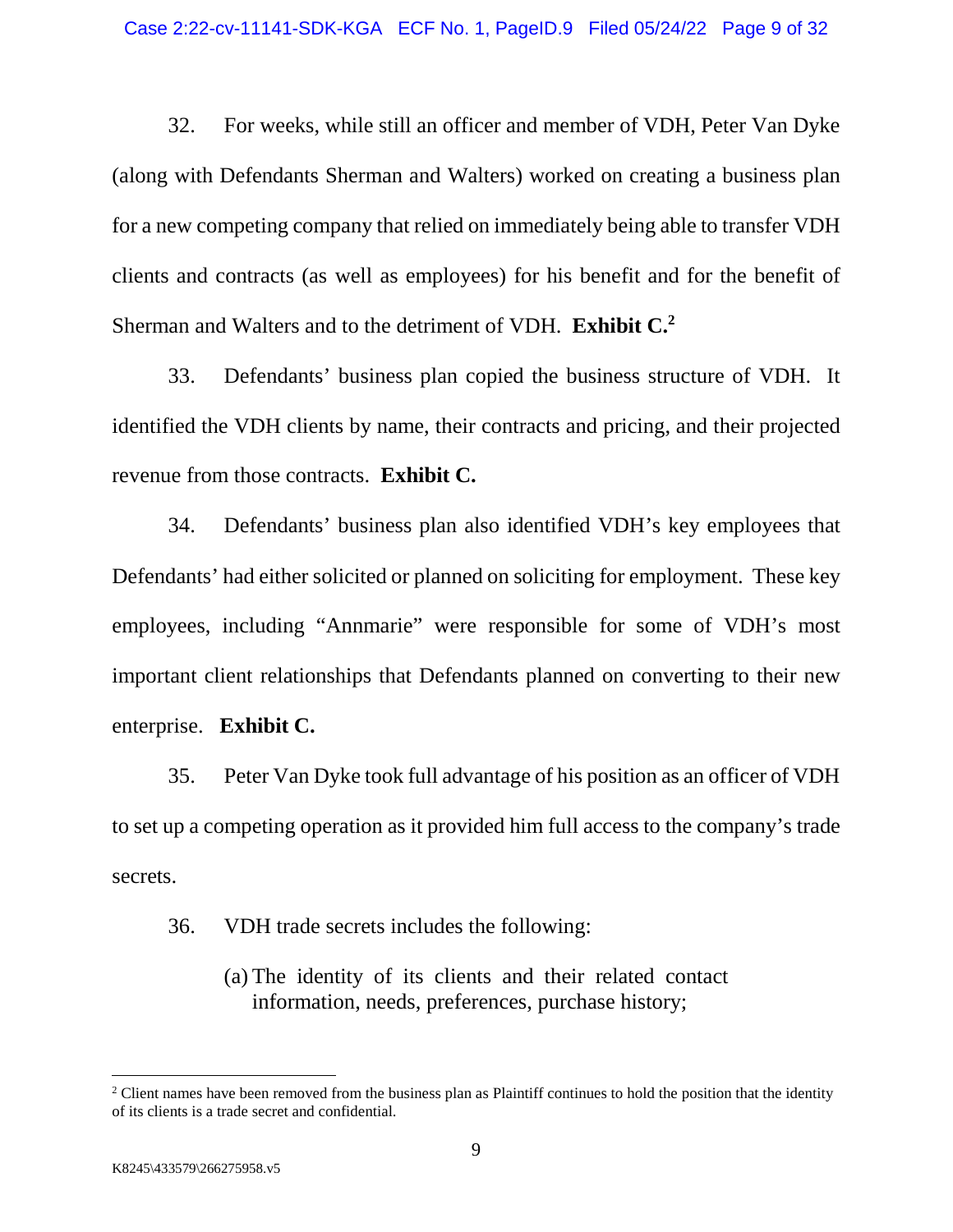- (b)Client contracts and pricing;
- (c) Financial information including, financial statements, tax returns, bank statements and the general ledger;
- (d)Vendor information including contacts, pricing and contracts; and
- (e) Employment Agreements with key employees with compensation, benefits and terms of employments.

37. Just days before resigning from VDH, Peter Van Dyke secretly used a VDH computer and secretly uploaded the company's trade secrets, including dozens of complete client files and confidential business information, into two zip file drives and emailed them to his personal email address. **Exhibit D**.

38. During his last days as an officer and member of VDH, Peter Van Dyke was also secretly recruiting VDH employees to join his venture and calling and visiting with VDH long-term clients to convince them to re-assign their contracts to him after he resigned from the company. Upon information and belief, Peter Van Dyke was telling clients that VDH would be unable to support their contracts because he was taking the company's talent with him to his new company.

39. On March 3, 2022, after six years with VDH, Peter Van Dyke submitted his resignation to Marilyn Horn providing one day of notice, declaring that his last day with VDH would be March 4, 2022. **Exhibit E.** The fact that Peter Van Dyke was only giving one day of notice was a red flag that he engaged in misdeeds that violated his fiduciary duty as well as common and statutory law. As VDH and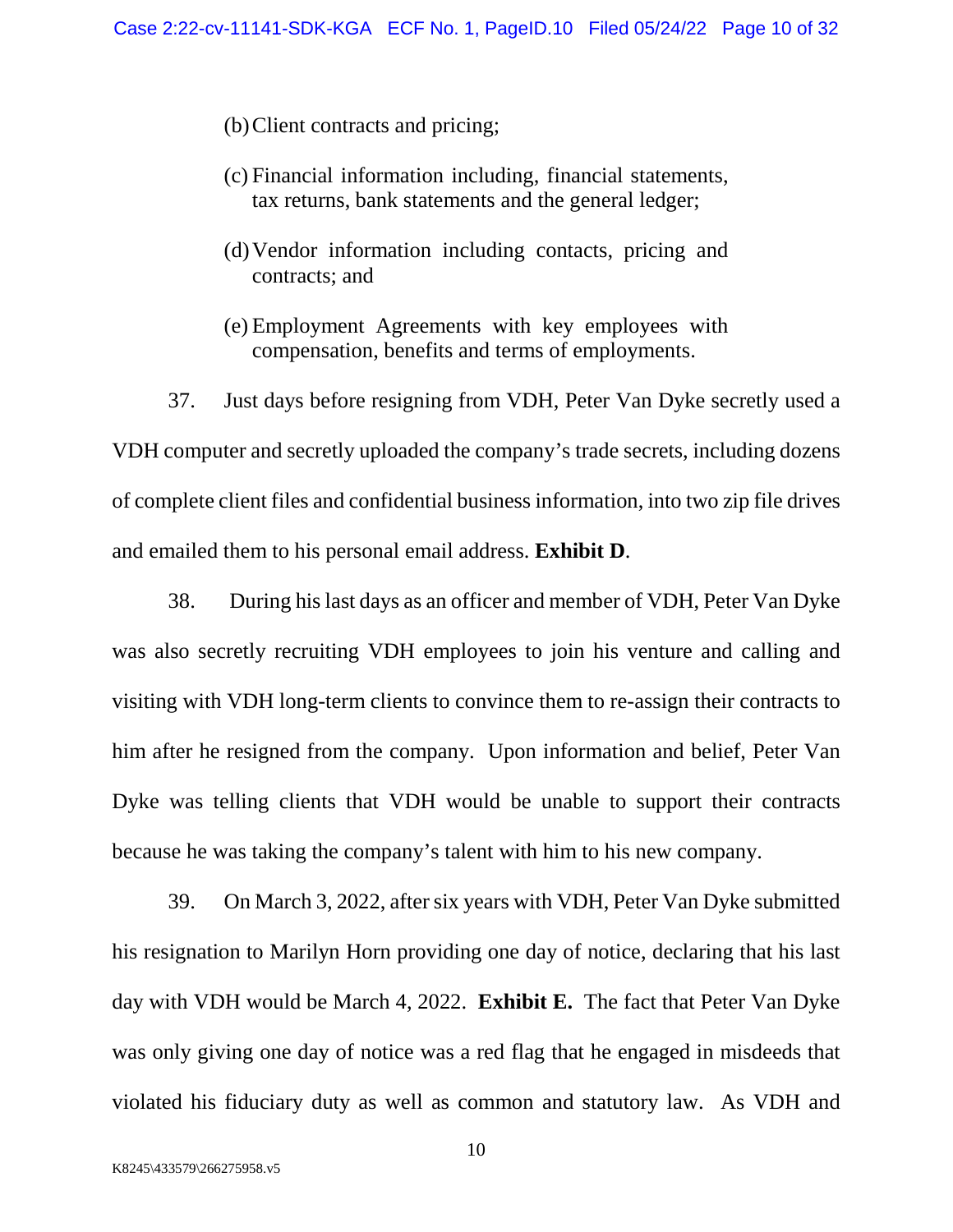Marilyn Horn would later find out, Peter Van Dyke had already set in motion and timed his departure in a shameful attempt to follow through on his previous attempt to shut down VDH and take it for his own.

40. On his last day, March 4, 2022, Marilyn Horn approached Peter Van Dyke in the office and provided him with a Declaration Confirming Return of Property and Confidential Information ("Declaration"). Among other things the Declaration required Peter to confirm that he returned all Company property and trade secrets and did not retain copies of same:

> I, Peter Van Dyke, declare under penalty of perjury that I have returned to Company all property belonging to Company and all confidential and proprietary information and trade secrets (as defined below) belonging to Company or belonging to a Company customer or vendor that was in my possession, custody or control in my role as a sales representative for Company. This includes, but is not limited to, all Company equipment I received from Company, as well as any marketing and sales material, samples, customer and vendor files, drawings, request for quotations, quotations, cost and pricing data, purchase orders, change orders, part and tooling approval documents and communications, and any other documents pertaining to Company's business or belonging to Company ("Confidential Information").

> I understand that in accordance with the Michigan Uniform Trade Secret Act, that "trade secret" means information, including a formula, pattern, compilation, program, device, method, technique, or process, that: (i) derives independent economic value, actual or potential, from not being generally known to, and not being readily ascertainable by proper means by, other persons who can obtain economic value from its disclosure or use; and (ii)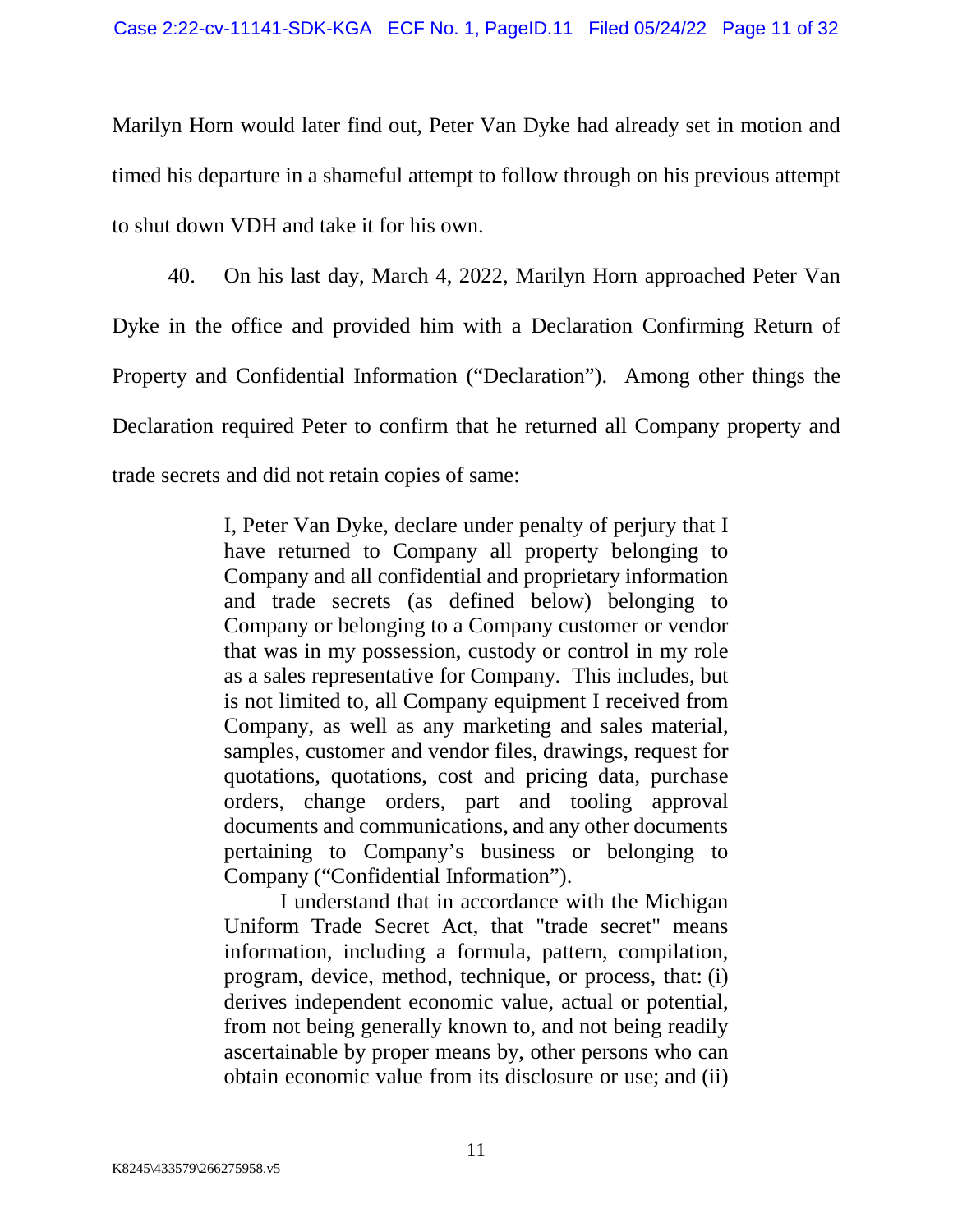is the subject of efforts that are reasonable under the circumstances to maintain its secrecy.

I further declare that I have not kept copies or duplicates of any of Company's Confidential Information or trade secrets either in hard copy or in an electronic format. The statements in this Declaration are true to the best of my knowledge, information and belief.

#### **Exhibit F.**

41. Shockingly, Peter Van Dyke refused to sign the Declaration, which is yet another red flag that he engaged in misdeeds that violated his fiduciary duty as an officer as well as common and statutory law. If Peter Van Dyke had nothing to fear and had not taken VDH property, he would have signed the Declaration. Of course, VDH would later discover with the help of IT professionals that Peter Van Dyke refused to sign the Declaration because he had already diverted and was using VDH's trade secrets in advance of his resignation.

42. Moreover, on his way out the door for the last time on March 4, 2022, Peter Van Dyke was overheard smugly telling employees they would always have a job with him, attempting to foreshadow that his scheme would trigger the decline of VDH.

43. Within hours of his departure, long-term clients of VDH began contacting VDH and asking it to transfer their work and contracts to Defendant Van Dyke. **Exhibit G.** Surprisingly and counter to industry practices, the clients did not ask to gather and transfer their files as Peter Van Dyke had already stolen them from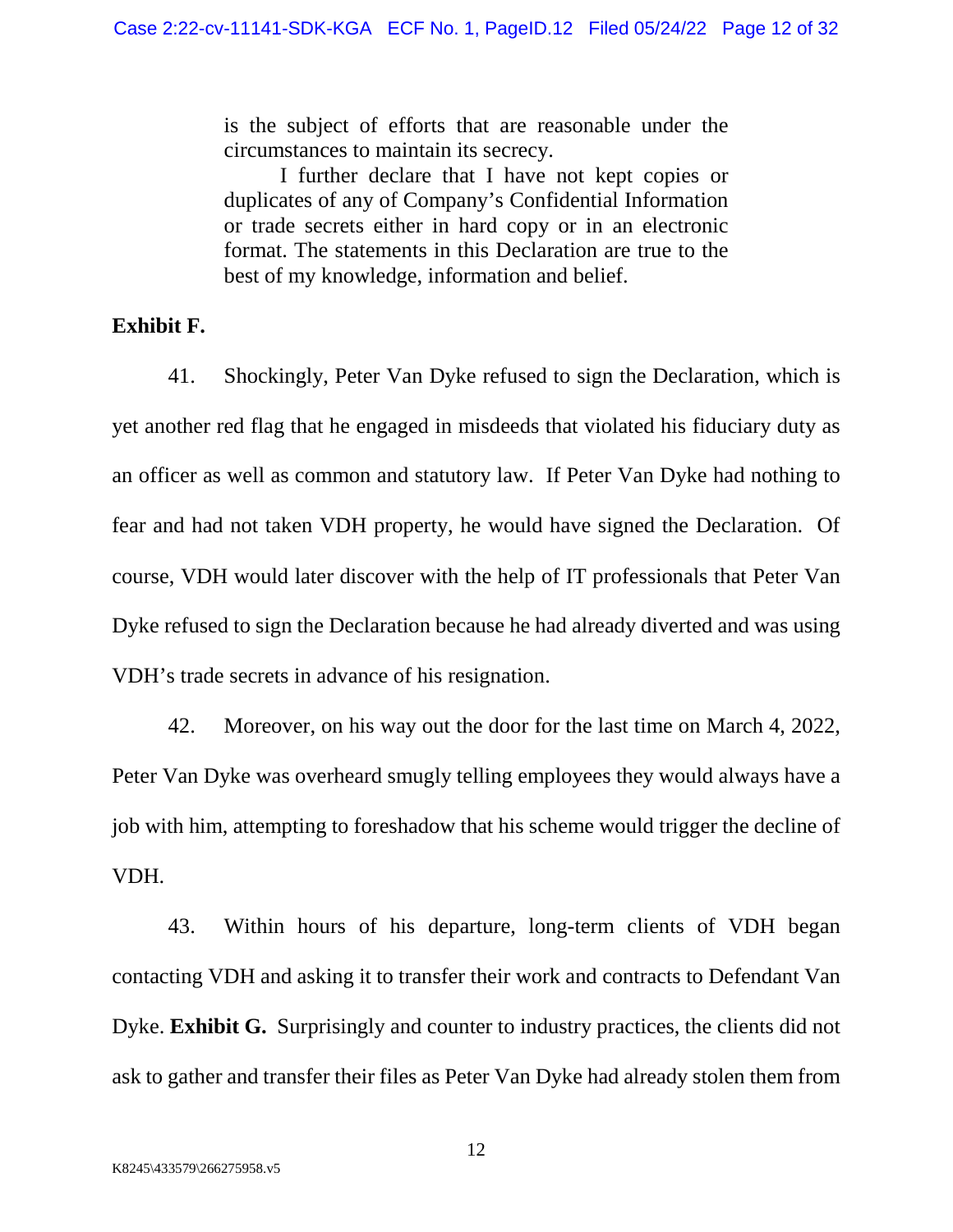VDH. This immediate turn-over of clients is clear evidence that Peter Van Dyke engaged in misdeeds that violated his fiduciary duty as an officer as well as common and statutory law. No competitor could take these clients and their contracts overnight without breaching fiduciary duties and misappropriating trade secrets.

44. It took time for VDH to uncover the depths of Peter Van Dyke's unlawful actions and those of the other Defendants because he had tried to destroy evidence of his actions and activities, including but not limited to his communications with clients and employees. More specifically, Peter Van Dyke attempted to permanently delete his digital footprint before handing in his VDH issued computer on his last day. The fact that he attempted to delete his digital footprint and destroy evidence, as well as delete VDH work product and client files, is another red flag that he was covering up unlawful conduct and a clear breach of his fiduciary duty as both an officer and employee. At a minimum, this draws a negative inference that the digital data would have pointed to his breaches of the VDH Operating Agreement, breaches of his fiduciary duty, conversion, misappropriation of trade secrets and other tortious activities.

45. After weeks of working to recover Defendant Van Dyke's digital footprint from his company-issued computer, VDH's information technology team was recently able to uncover some of the many actions he took to steal the company while still employed by VDH, including but not limited to: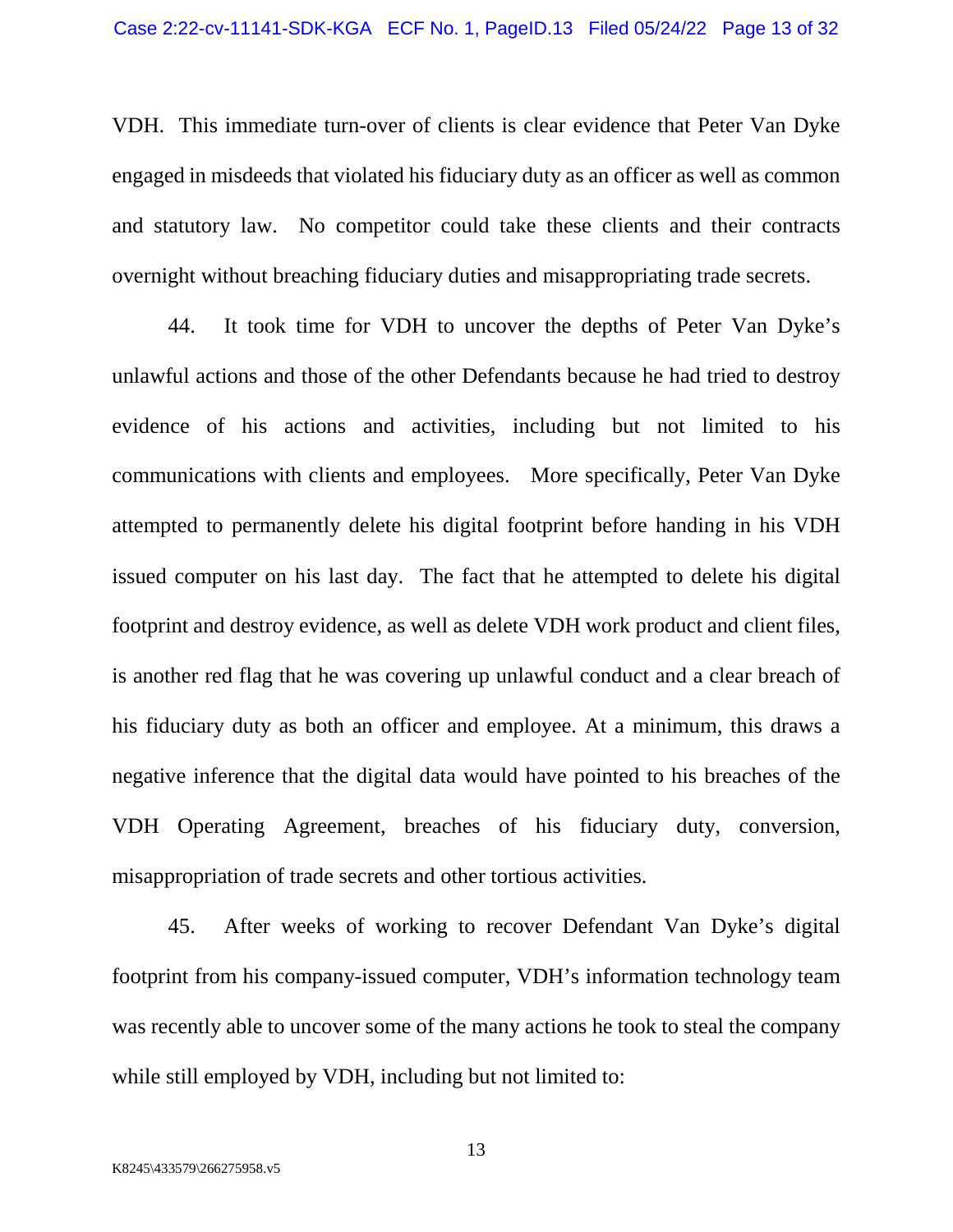- a. Creating a business plan for Defendant VVK which substantially mirrored VDH's business model, talent, employees, client list, contracts and revenue (**Exhibit C**);
- b. Copying VDH's contracts with its clients and substituting "VVK" for "VDH;" in fact, Defendant Van Dyke simply replaced VDH with VVK in one contract and saved it on the VDH client drive, and in another case forgot to change "VDH" to "VVK" in another of the plagarized contracts, which prompted VDH's former client to accidently email him at his former VDH email address asking him to make the change;
- c. Copying VDH's contracts with its employees and sending them to himself;
- d. Destroying or failing to produce standard employment agreements, as was his responsibility as CEO of VDH, for former employees Jamie Kay Walters and Craig Fahle, who conspired to join Peter at VVK;
- e. Copying two large zip folders of VDH's client files and contracts and sending them to himself; and
- f. Copying VDH's website template to create a new one for VVK.

46. Further, Defendant Van Dyke accessed the VDH server *after* his departure from the company and attempted to make changes in one of VDH's contracts with its clients, making himself the primary relationship partner.

47. Without misusing VDH trade secrets, which includes client information such as contract terms, contact information, strategies, in-process work product, and past, current and future needs, Defendant Van Dyke could not have seamlessly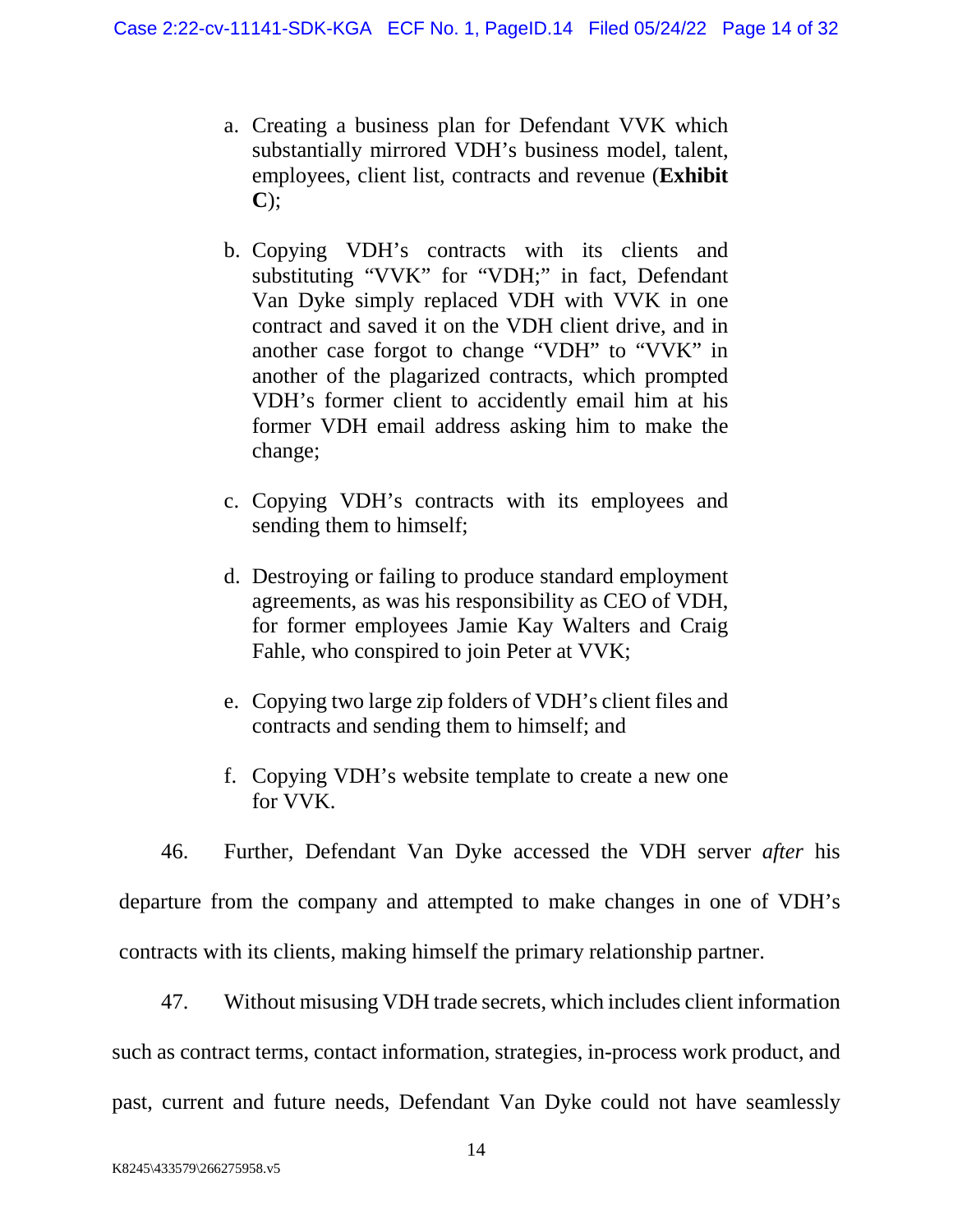resigned from VDH and had several of VDH clients want to transfer to him within hours.

48. Nor could Defendants launch their new venture, VVK PR & Creative, LLC, with "\$2 million in annual revenue" to start. **Exhibit H**, Apr. 25, 2022 Crain's Article.

49. Additionally, Defendants would not have been able to usurp VDH's clients and employees without knowing the contents of VDH's contracts with its clients and employees, which constitute protected trade secrets.

50. VDH has spent many years developing and maintaining confidential and proprietary information as it relates to the identity of its long-term clients, client needs, client contractual terms and client purchase history, among other things. And, VDH has spent time recruiting and training its employees and has, over time, entrusted them with the care and service of its long-term client relationships and contracts. VDH maintains confidentiality over this and the vast majority of its business information. The information VDH obtains about client needs and how to address those needs is a key component of its ability to compete.

51. As Chief Executive Officer of VDH, Defendant had access to VDH's confidential and proprietary information and trade secrets ("Trade Secrets"), including but not limited to: (a) client contact information; (b) past, current and planned client public relations programs, strategies and budgets; (c) VDH's client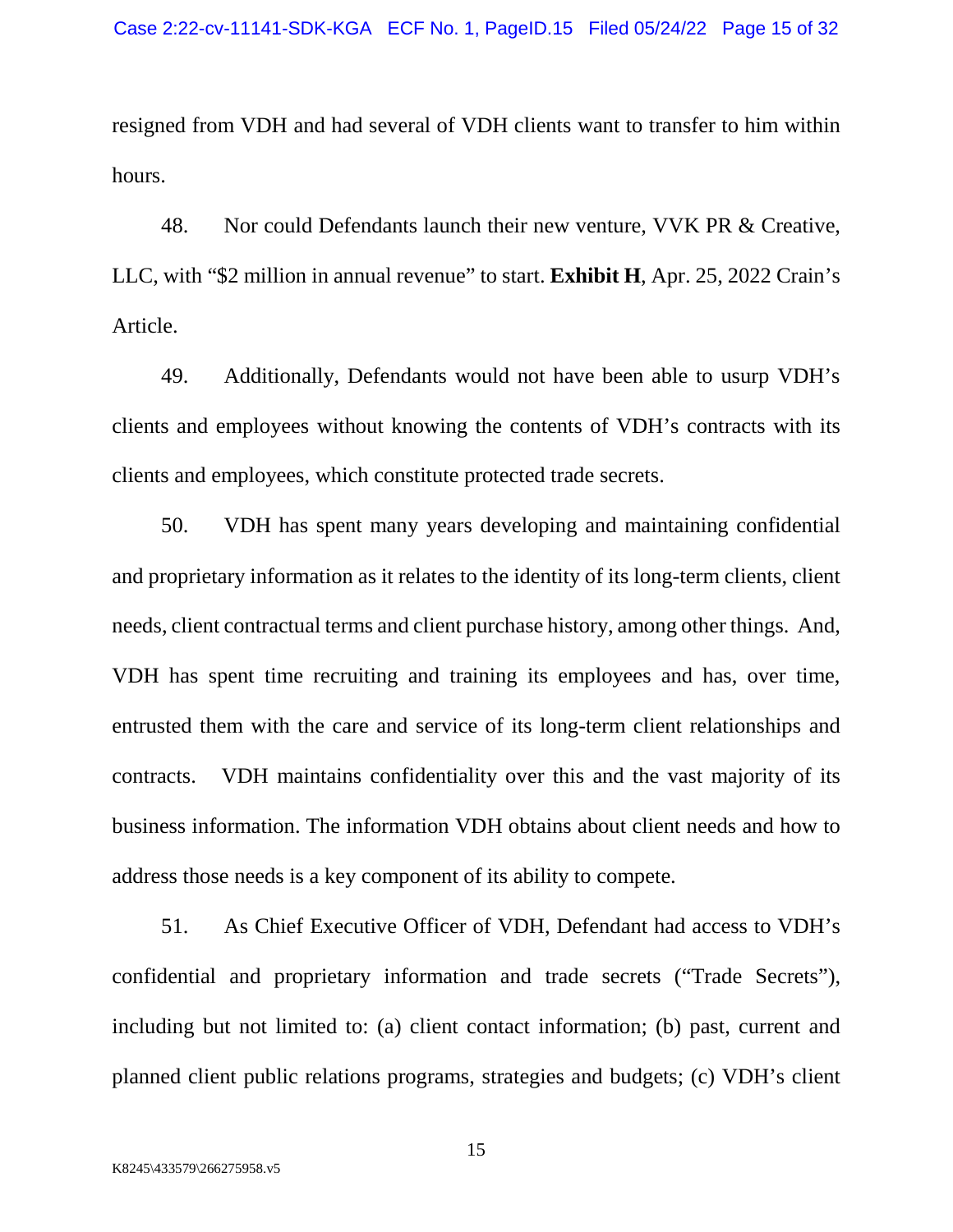pricing, needs, and contracts; (d) VDH's vendors used on client projects; (e) employee compensation, benefits and employment terms; and (f) prospective employees and compensation terms, including individuals that Defendant Van Dyke interviewed as VDH CEO and then tried to convince to rescind their acceptance of their VDH offer to join VVK.

52. VDH's competitors do not have access to its Trade Secrets and if they did, they would find this information valuable and could unfairly compete with VDH by using its Trade Secrets. Defendant undoubtedly used VDH Trade Secrets to make offers that appealed to VDH's clients and convinced them to abandon VDH and follow him.

53. To help preserve confidentiality, VDH has certain key employees sign confidentiality and/or non-solicitation agreements. In addition to having certain key employees sign confidentiality agreements, VDH also does the following to protect its confidential and proprietary information and trade secrets with non-disclosure agreements and/or provisions in its contracts, employs an Information Systems team, which monitors and seeks to improve security, reliability, availability, and integrity of VDH systems, which store ACE's confidential, proprietary and trade secret information, by providing employees Company-issued computers with appropriate security protections, and requires all employees to password protect their Companyissued computer.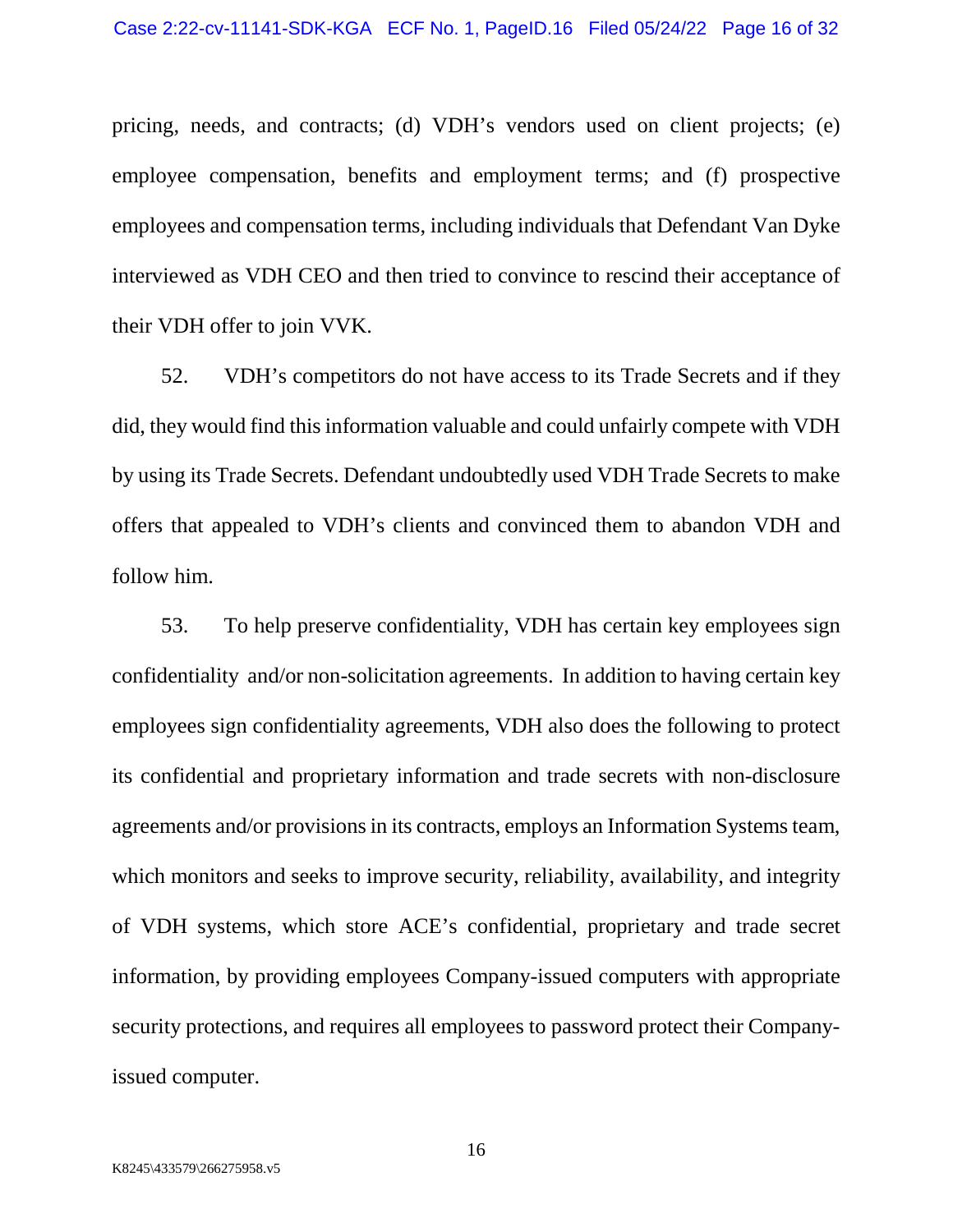54. Without misappropriating VDH Trade Secrets both while he was still an officer and upon his resignation, Defendant Van Dyke would not have been able to instantly divert VDH clients away from the company and convince these clients to follow him to his new business.

55. Unfortunately, Defendant destroyed much of the relevant and critical evidence of his activities and that must be construed against him.

56. In addition to breaching his fiduciary duties to VDH, Defendant Van Dyke's actions violate the VDH Operating Agreement. Specifically, Defendant has violated the following provision prior to assigning his ownership interest back to the Company:

> **6.2 ACTIONS REQUIRING UNANIMOUS CONSENT OF MEMBERS.** No Member shall have the authority to, and covenants and agrees that such Member shall not, do any of the following acts on behalf of the Company without the vote and approval of a Supermajority in Interest:

> (a) Enter into a transaction involving an actual or potential conflict of interest between a Member and the Company;

> > \* \* \*

(b) Do any act in contravention of this Agreement or which would make it impossible or unreasonably burdensome to carry out the business of the Company.

**Exhibit A.**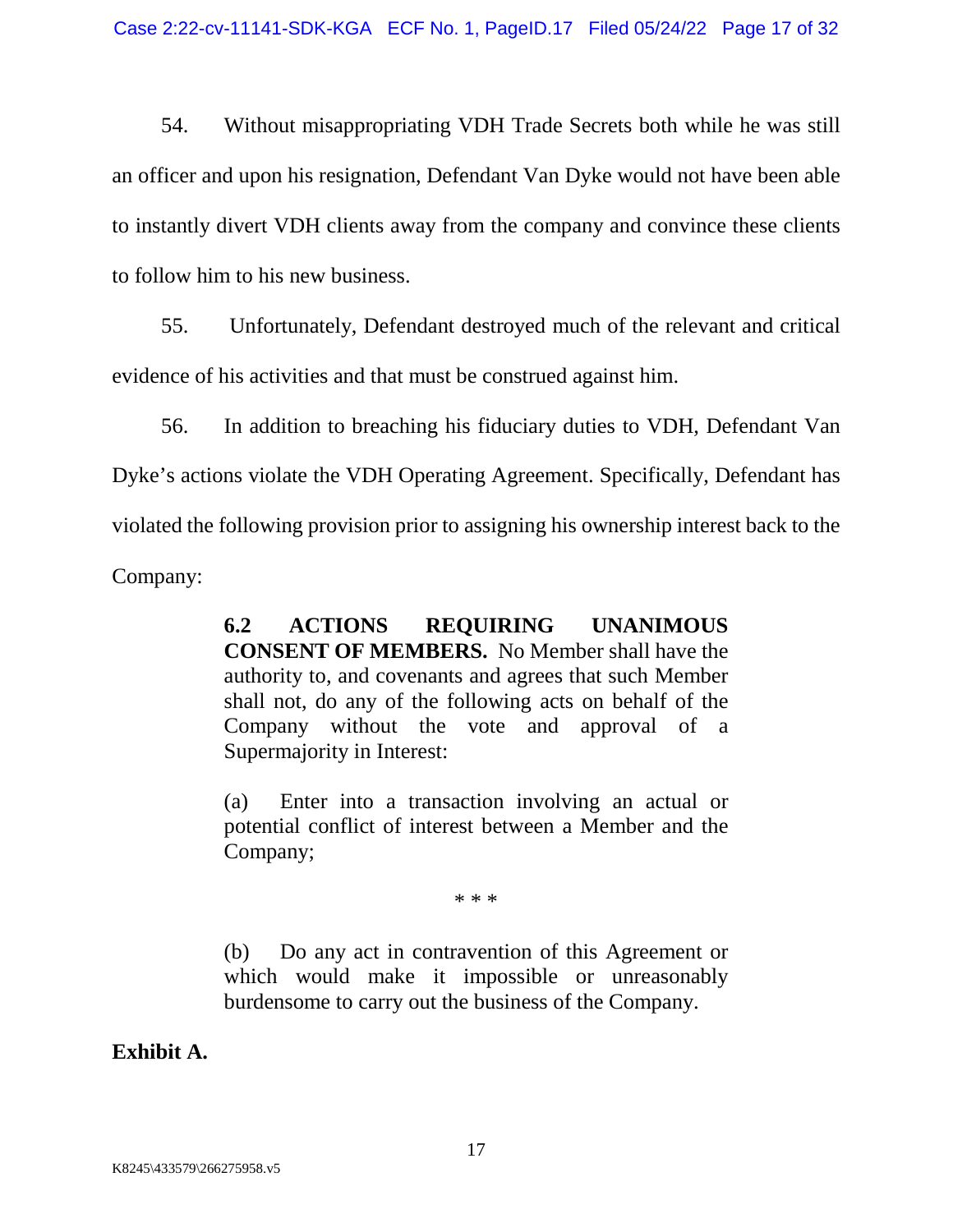57. Defendants Sherman, Walters and VVK worked in concert with Defendant Van Dyke and conspired to misappropriate VDH's trade secrets. Their goal was to immediately take all valuable assets from VDH, including but not limited to long-time clients and employees, by using VDH's trade secrets to unfairly compete. Their goal was also to force Marilyn Horn to shut down VDH as soon as possible.

58. Marilyn Horn, however, did not shut down VDH upon the resignation of Peter Van Dyke, but continued the business despite the immediate loss of some long-term clients and employees that joined Defendants competing company. As if to harass her, on March 18, 2022, the same day they filed articles of organization for VKK, Defendant Sherman sent Marilyn Horn an obscene email showcasing the name of their competing company in the form of multiple male genitals. The email is too graphic and disturbing to attach to this pleading.

59. There is ample evidence to demonstrate that Defendants Van Dyke, Sherman and Walters organized and created VVK for the purpose of soliciting and interfering with VDH using VDH's trade secrets and converting its clients, employees, contracts and revenue for their benefit and for the benefit of VVK without paying for them and without enduring the investment in time and resources any other competitor would take on to develop business.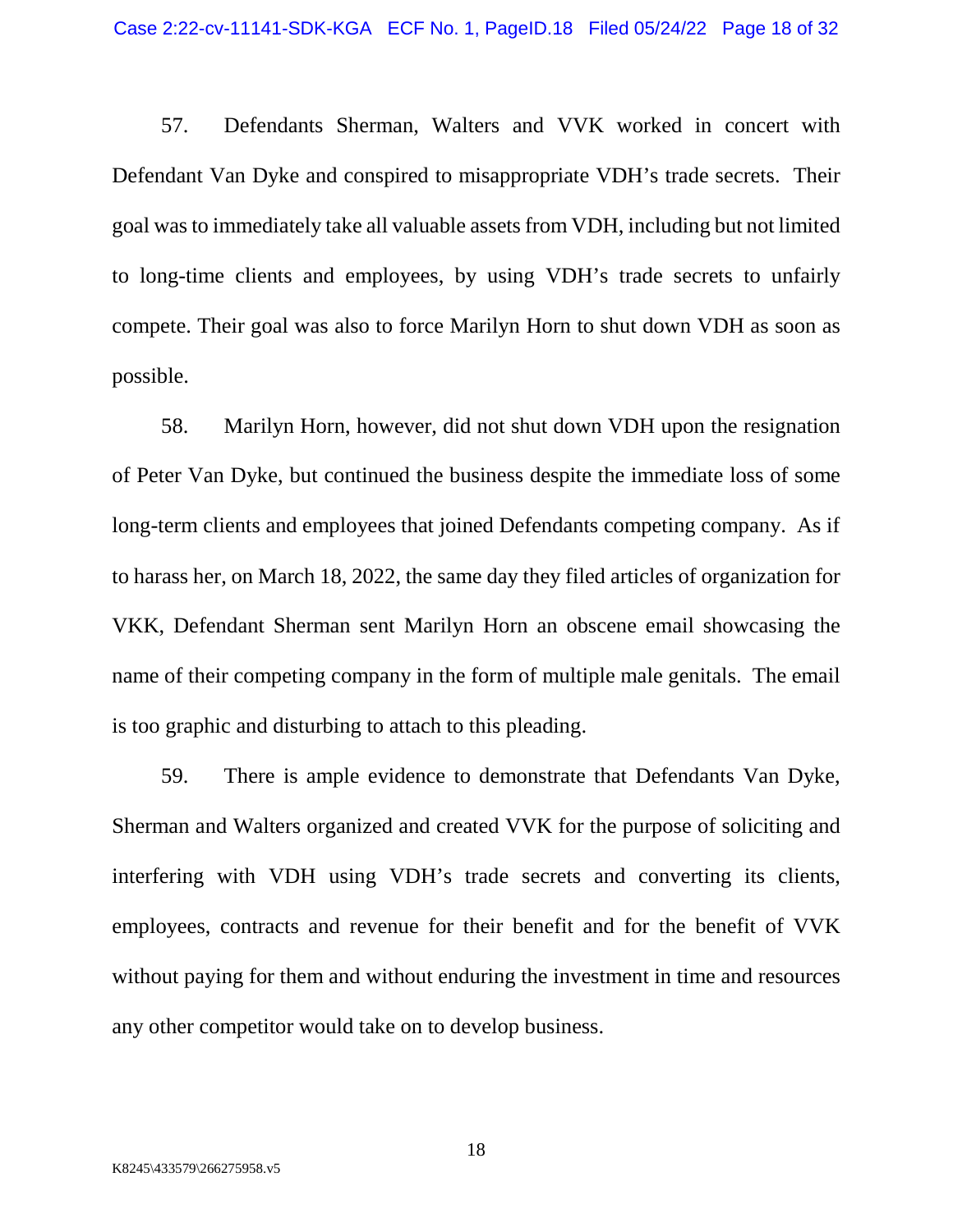60. Defendants fingerprints and are all over the VVK business plan as their names and roles in the scheme appear in several places and Defendant Walters was actively working in the VDH business and on VDH clients alongside Defendant Van Dyke and did not resign concurrent with Defendant Van Dyke despite simultaneously stealing clients and building the VVK business.

61. Defendants knowingly solicited and now employ VDH former key employees who have non-solicitation in their employment agreements that prevent them from working for with VDH clients on behalf of VVK. For example, in their business plan Defendants identified VDH employee "Annmarie". Using trade secrets, Defendants knew they needed "Annmarie" to join them because she was responsible for and the relationship person of certain long-term VDH clients. Without her, it would be more difficult to convert certain VDH clients. Annmarie's VDH employment agreement, signed by Defendant Van Dyke while at VDH, prevents her from soliciting directly or indirectly employees or clients. **Exhibit B.**

62. Defendants' actions constitute a misappropriation of trade secrets, conversion and tortious interference with VDH contracts and business relationships or expectancies.

63. Plaintiffs will continue to suffer irreparable harm if Defendant is not immediately enjoined from his misconduct.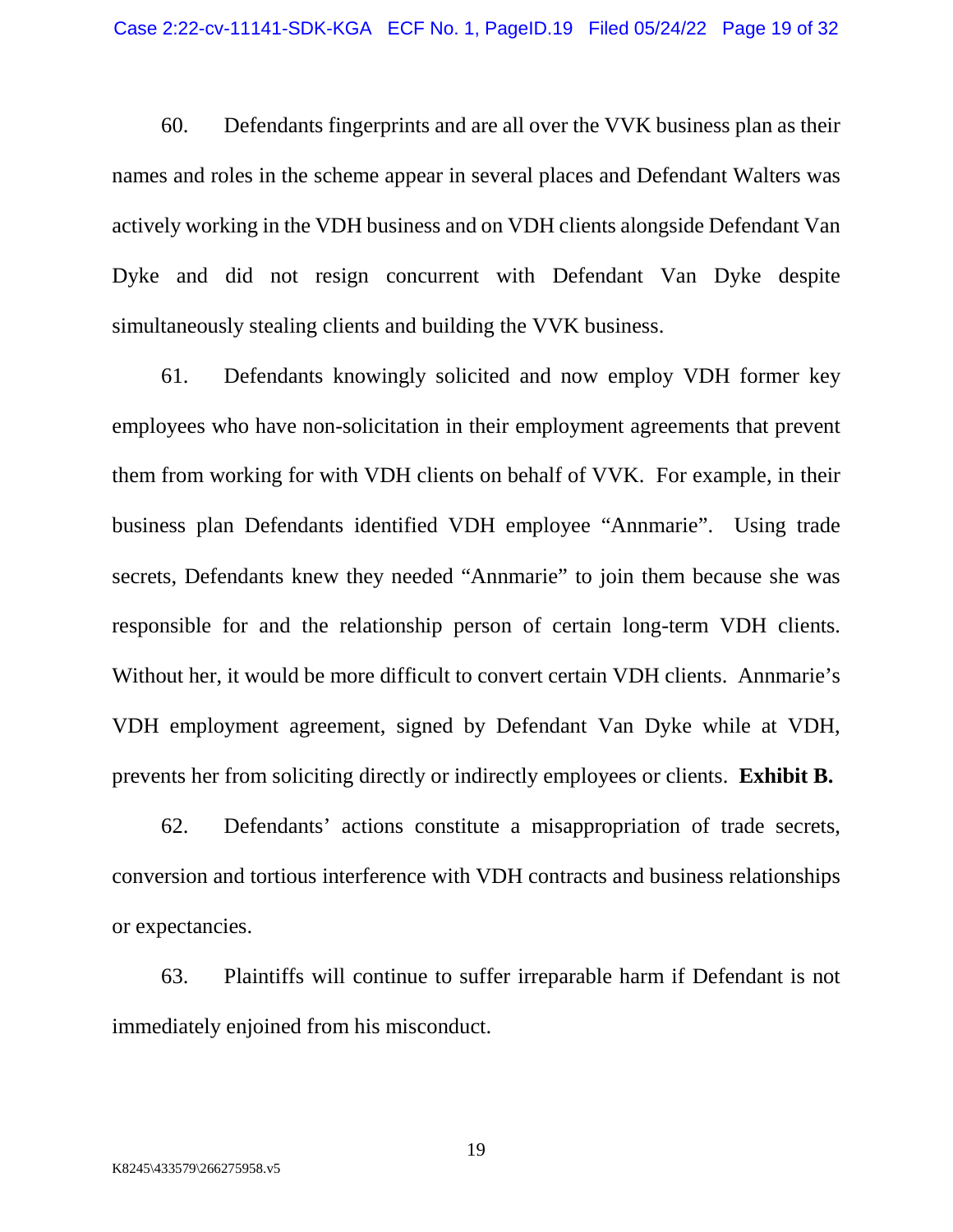#### **COUNT I – BREACH OF FIDUCIARY DUTY**

## *(PETER VAN DYKE)*

64. Plaintiff incorporates by reference all preceding paragraphs.

65. As an officer of VDH, Defendant Van Dyke had a common-law and statutory fiduciary duty of loyalty, care honesty, good faith and fair dealing.

66. As set forth above, Defendant Van Dyke breached his fiduciary duty.

67. As a direct and proximate cause of Defendant Van Dyke's breach of

fiduciary duty, Plaintiff has suffered damages in excess of \$25,000.

# **COUNT II – BREACH OF CONTRACT/OPERATING AGREEMENT**  *(PETER VAN DYKE)*

68. Plaintiff incorporates by reference all preceding paragraphs.

69. The Parties Operating Agreement provides the term that govern their rights and obligations as members of VDH.

70. As set forth above, Defendant Van Dyke breached the Operating Agreement prior to assigning his ownership interest to the Company effective March 3, 2022

71. As a direct and proximate cause of Defendants' breach, Plaintiff has suffered damages in excess of \$25,000.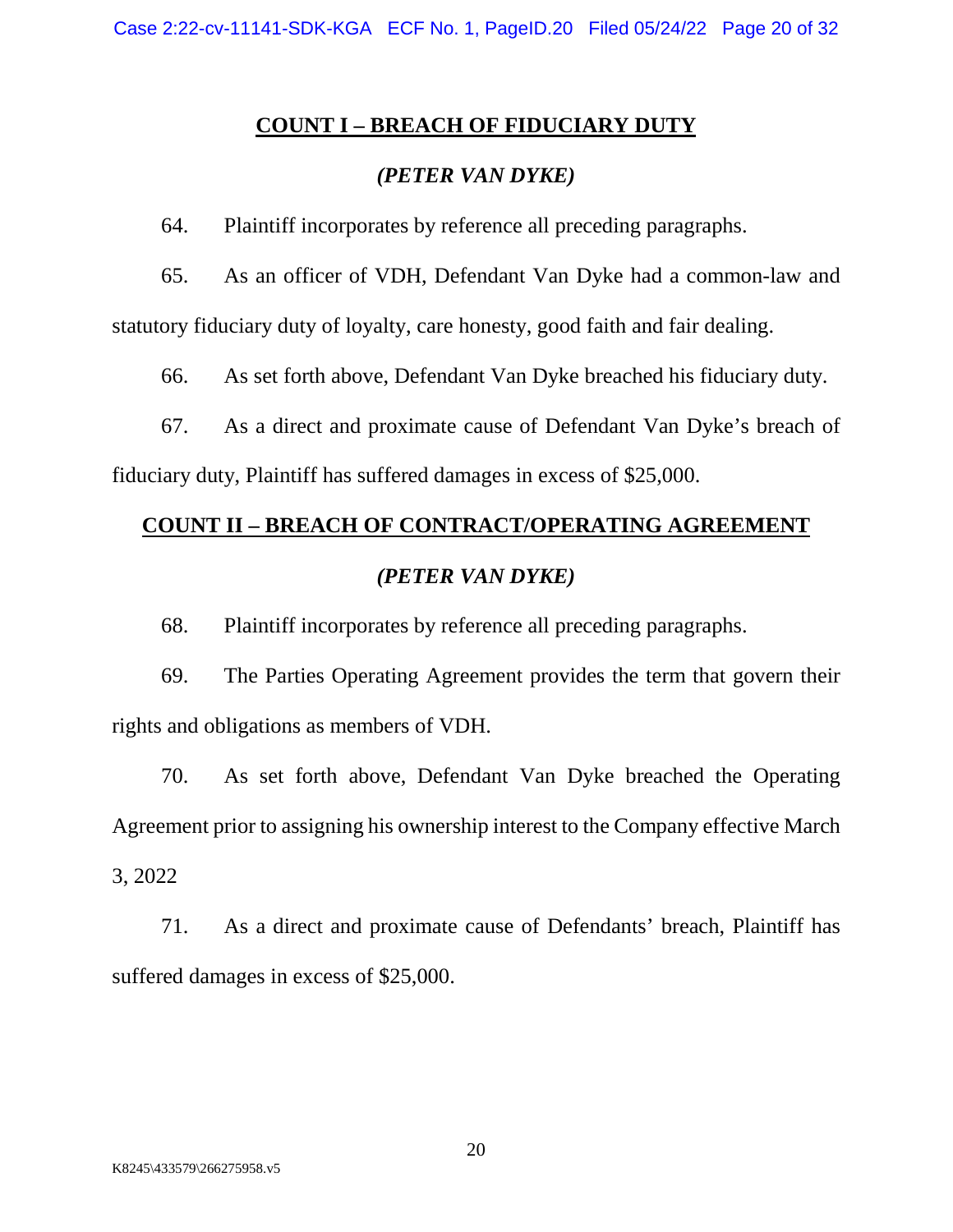## **COUNT III – TORTIOUS INTERFERENCE WITH BUSINESS EXPECTANCY AND CONTRACT**

#### *(ALL DEFENDANTS)*

72. Plaintiff incorporates by reference all preceding paragraphs.

73. VDH enjoys valid business relationships and expectations with its clients and employees, from which Defendants have directly and/or indirectly attempted to, and will continue to, unfairly solicit and usurp for business.

74. These business relationships and expectancies have a reasonable likelihood of future economic benefit to Plaintiff.

75. Defendants knew of these business relationships and expectancies.

76. Defendants have intentionally and improperly interfered with and will continue to intentionally and improperly interfere with VDH's business relationships and expectations in numerous ways, including, but not limited to, using VDH's Trade Secrets to develop and continue to develop relationships with VDH's clients and employees.

77. The misappropriation of Plaintiff's Trade Secrets is a per se wrongful act by Defendants.

78. Defendants have wrongly induced or caused or will continue to induce or cause VDH's clients to divert business opportunities and expectations from VDH.

79. Defendants have acted with malice for the purpose of invading the business relationships or expectations of VDH.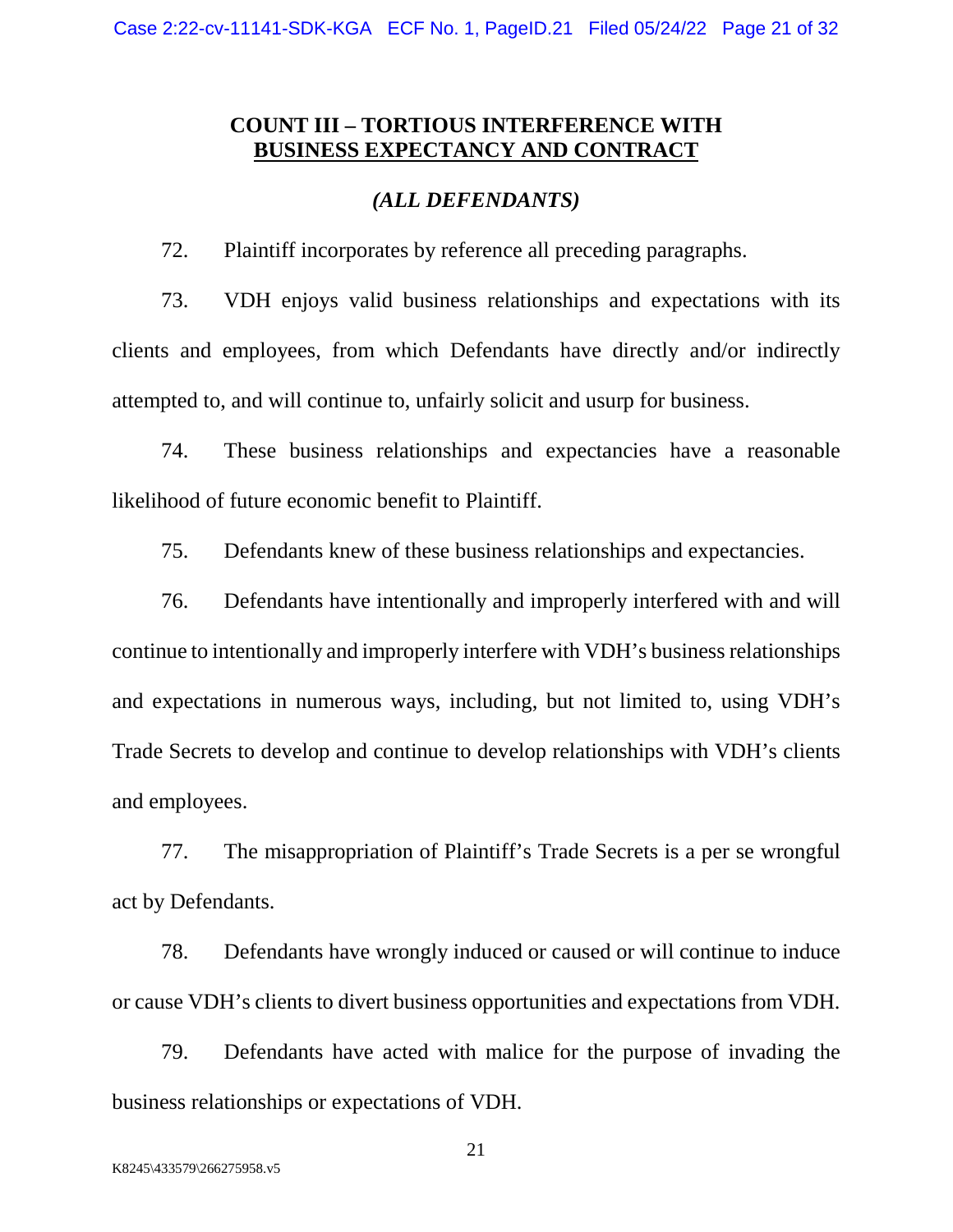80. There was a reasonable likelihood or probability that the business relationships and business expectancies would have sustained as desired by VDH absent the tortious inference by Defendants.

81. As a result of Defendants' improper, illegal, fraudulent, and intentional actions, VDH's business relationships and business expectancies have been disrupted.

82. VDH has been and will continue to be injured by Defendants' acts of tortious interference.

83. As a direct and proximate result of Defendants' wrongful conduct, VDH has suffered economic injury in excess of \$25,000.00, loss of goodwill, harm to its business reputation, loss of esteem and standing in the community, and loss of business opportunities.

# **COUNT IV – MISAPPROPRIATION OF TRADE SECRETS**

#### *(ALL DEFENDANTS)*

84. Plaintiff incorporates by reference all preceding paragraphs.

85. VDH's Trade Secrets include employee compensation and benefit information, employee/client relationship information, client identity, client contract terms andclient needs, strategies, files and work-in-process materials, among other things, which would be valuable in the hands of its competitors.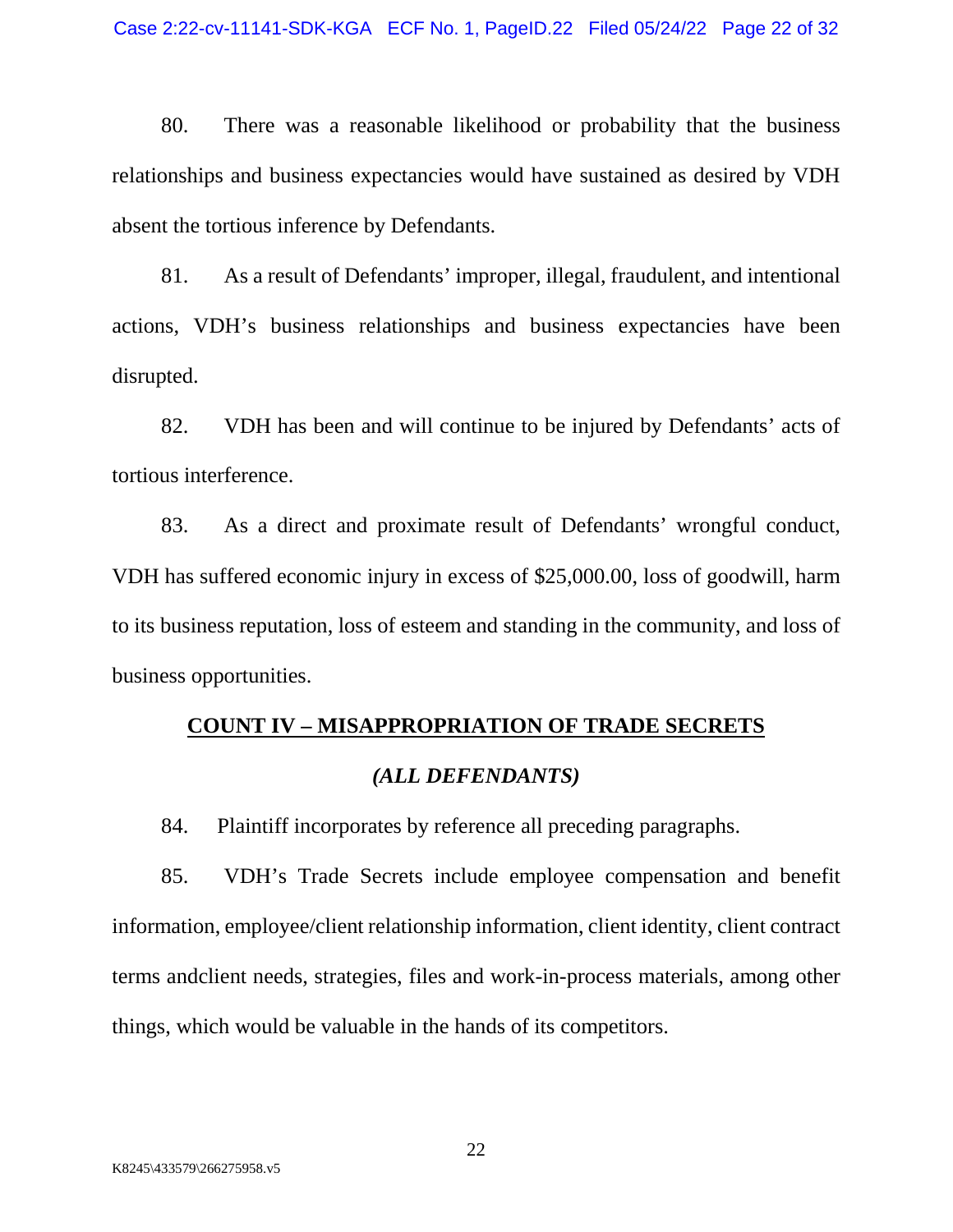86. These VDH Trade Secrets have given VDH an advantage over competitors who do not have access to them.

87. These VDH Trade Secrets are not known to VDH's competitors.

88. These VDH Trade Secrets are only known by VDH's employees who have a need to know the information.

89. Plaintiff VDH takes among other actions the following measures to protect its Trade Secrets: password protections, limited access, confidentiality agreements or non-disclosure agreements and non-solicitation agreements with its key employees.

90. This information is of great value to Plaintiff VDH because it invested a great deal of time and money into obtaining this information and maintaining its relationships with its clients. Competitors would find it valuable because they could quickly identify companies that utilize public relations and the specific terms and conditions under which they engage VDH so that they could underbid and/or plagiarize work product. It takes a substantial amount of time, energy and money to identify a prospect and to transition those prospects into clients. It also takes a great deal of time, energy and money to keep those clients and the good will established with those clients.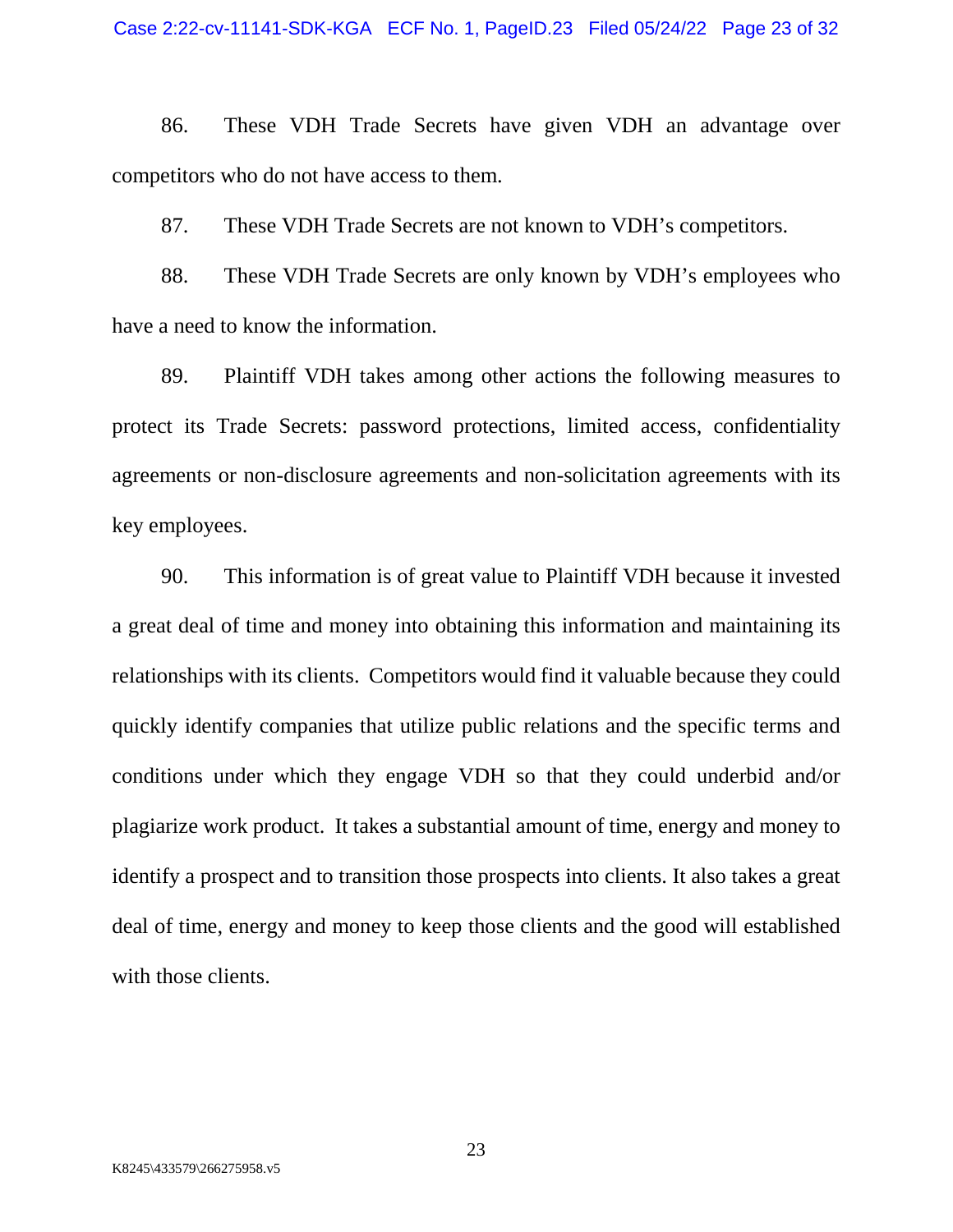91. Defendants misappropriated Plaintiff VDH's Trade Secrets by using trade secrets and confidential and proprietary information to solicit Plaintiff VDH's long-term clients and client business relationships and expectancies.

92. Defendants are jointly and severally liable for the damages VDH has sustained.

93. As a direct and proximate cause of Defendants' actions, Plaintiff VDH has been irreparably harmed and damaged in excess of \$25,000.

# **COUNT V – VIOLATIONS OF THE DEFEND THE TRADE SECRETS ACT**

#### *(ALL DEFENDANTS)*

94. Plaintiff incorporates by reference all preceding paragraphs.

95. At all relevant times, VDH has been engaged in interstate commerce for providing public relations and marketing services.

96. Pursuant to his prior position with VDH, Defendant Van Dyke had access to and was in possession of Protected Trade Secret Information and other confidential and proprietary information belonging to VDH, including, but not limited to, VDH's employment contracts, income statements and balance sheets, pricing and cost information, client contracts, and vendor relationships among other things.

97. Concurrent with his departure from VDH, Defendant Van Dyke secretly stole VDH employment contracts, financial statements, pricing and cost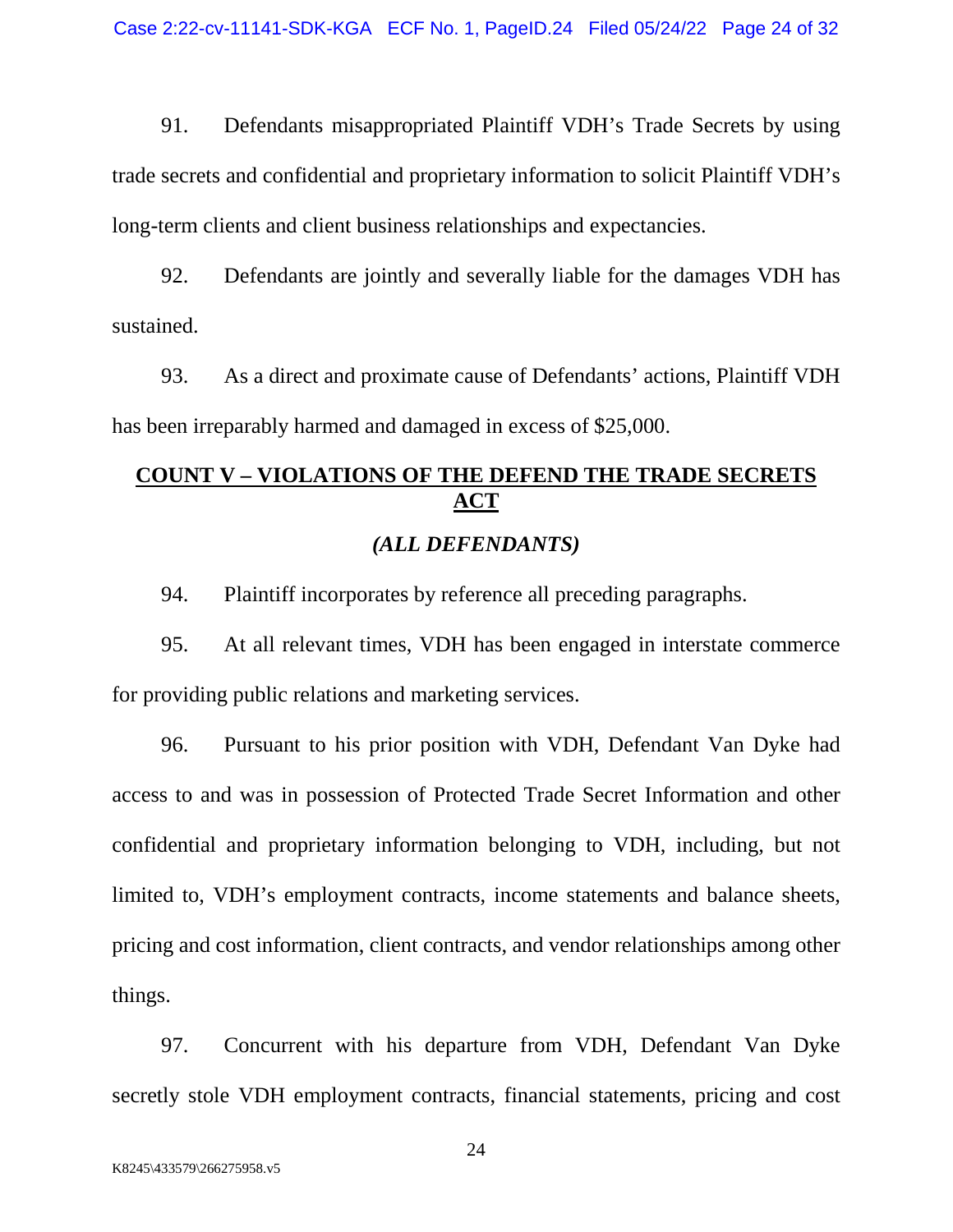information, client contracts and confidential client files and work-in-process and retains them as of the date of this filing.

98. This information constitutes "trade secret" information within the meaning of 18 U.S.C. 1839.

99. Since Defendant Van Dyke stole VDH's Protected Trade Secret Information, he, along with Defendants Michael Sherman, Jamie Kaye Walters, and VVK have been unlawfully using this information to target VDH's clients and employees and copy its business model in violation of 18 U.S.C. 1832.

100. VDH's Protected Trade Secret Information and other confidential and proprietary information has commercial value and has given VDH an opportunity to obtain an advantage over its competitors.

101. VDH has devoted substantial resources to the procurement of its Protected Trade Secret Information and other confidential and proprietary information.

102. Defendants' conduct constitutes both an actual and threatened unauthorized use and/or a disclosure of Protected Trade Secret Information and other confidential and proprietary information belonging to VDH.

103. Defendants' conduct willfully and egregiously violateds VDH client contracts and confidentialty provisions, in many cases contracts signed by Defendant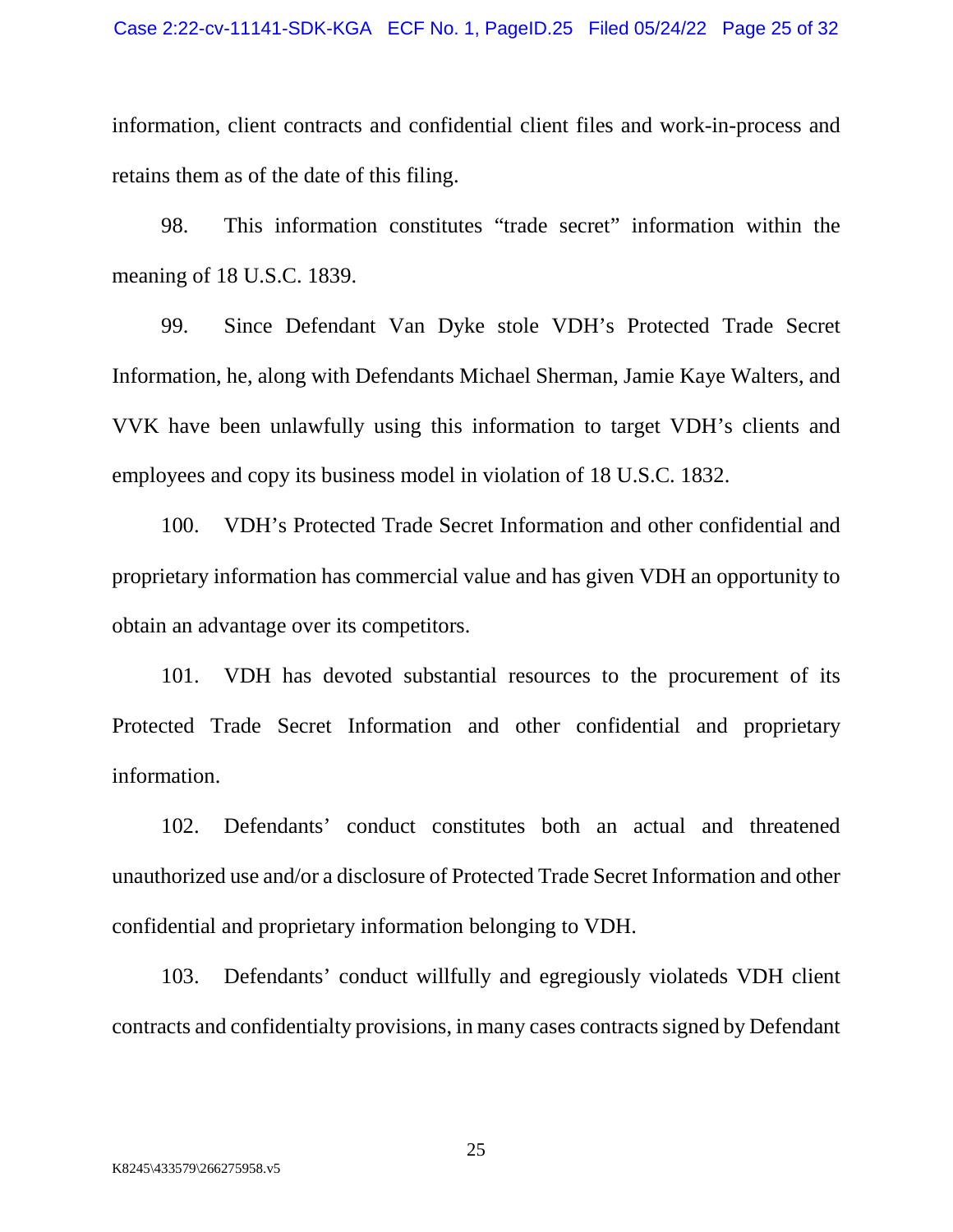Van Dyke, causing significant harm to VDH and its clients, and tort liability for breach of contract.

104. VDH took reasonable steps to preserve the secrecy of its Protected Trade Secret Information and other confidential and proprietary information, including, among other things, using locked file cabinets, locked drawers, using computer passwords to restrict access to Secret Information and other confidential and proprietary information contained on VDH's computers and internal servers. VDH also used non-solicitation provisions in its employment agreement with key employees.

105. Defendants have wrongfully and improperly utilized VDH's Protected Trade Secret Information and other confidential and proprietary information knowing that the Protected Trade Secret Information and other confidential and proprietary information were the property of VDH and knowing that the use of the Protected Trade Secret Information and other confidential and proprietary information belonging to VDH was unauthorized.

106. Defendants knew that VDH derived economic value from its Protected Trade Secret Information and other confidential and proprietary information and that VDH made reasonable efforts to maintain secrecy of its Protected Trade Secret Information and other confidential and proprietary information.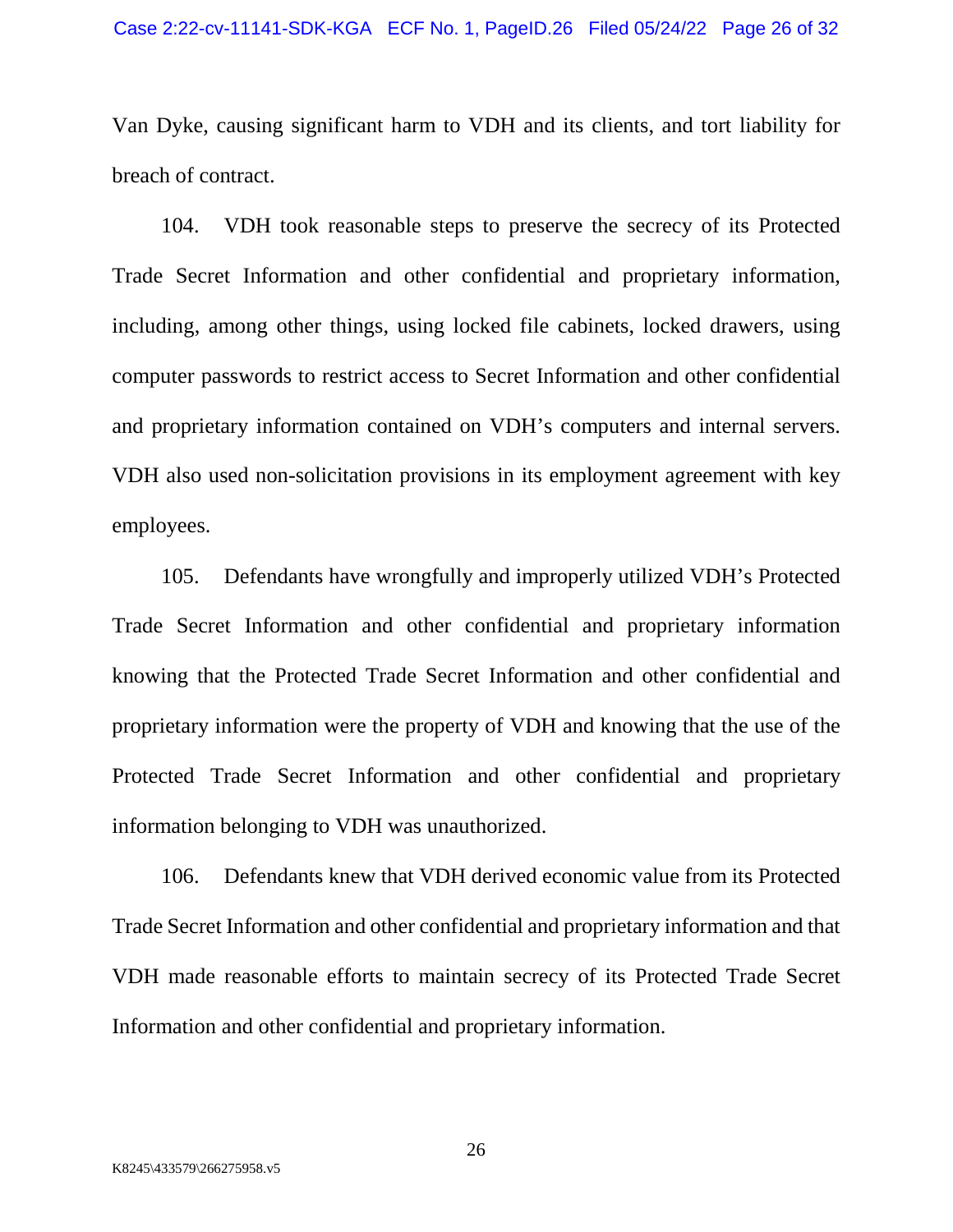107. Defendants continue to use VDH's Protected Trade Secret Information and other confidential and proprietary information, which Defendants wrongfully and improperly acquired for their own gain.

108. Defendants' unauthorized use and possession of VDH's Protected Trade Secret Information and other confidential and proprietary information constitutes misappropriation within the meaning of 18 U.S.C. 1839.

109. As a direct and proximate result of Defendants' wrongful use of VDH's Protected Trade Secret Information and other confidential and proprietary information, VDH has sustained and continues to sustain damages including, but not limited to, loss of profits, loss of customer relationships, loss of good will, and loss of employees, in excess of \$750,000 per year.

110. Defendants' misappropriation of VDH's Protected Trade Secret Information and other confidential and proprietary information has unjustly enriched Defendants because Defendants are using such information to advance their position in the industry without the costs and efforts associated with the creation of the same.

111. Defendants are jointly and severally liable for the damages VDH has sustained.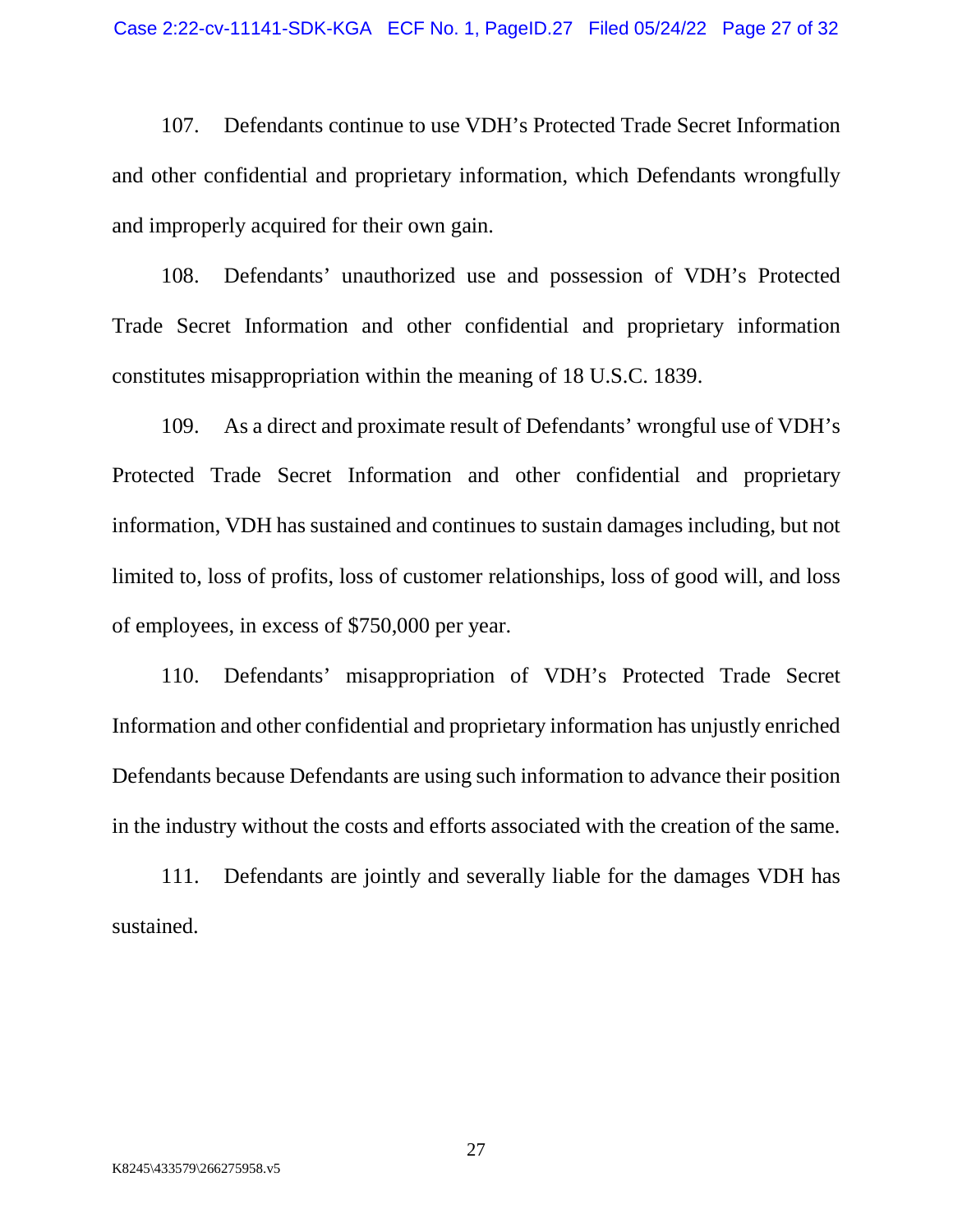Case 2:22-cv-11141-SDK-KGA ECF No. 1, PageID.28 Filed 05/24/22 Page 28 of 32

## **COUNT VI – COMMON LAW CONVERSION/ STATUTORY CONVERSION**

#### *(ALL DEFENDANTS)*

112. Plaintiffs incorporate by reference all preceding paragraphs.

113. The tort of conversion is any distinct act of dominion wrongfully exerted over another's personal property in denial of or inconsistent with the rights therein.

114. Plaintiff VHD is the owner of certain protected Trade Secrets, including, but not limited to, VDH's client contact information, client contracts, client strategies, vendor information and pricing, among other things.

115. Defendants always knew that VDH's protected Trade Secrets and other items was the sole property of VDH.

116. VDH has demanded and requested that Defendants acknowledge his return of protected Trade Secrets and items to VDH. Defendant refused to make this acknowledgement and continues to possess the stolen information and doctored contracts.

117. Despite demands for the return of VDH protected Trade Secrets and other items, Defendants refuses to turn over possession.

118. Defendants' possession and use of VDH's protected Trade Secrets and other items is without permission and without any lawful right to do so.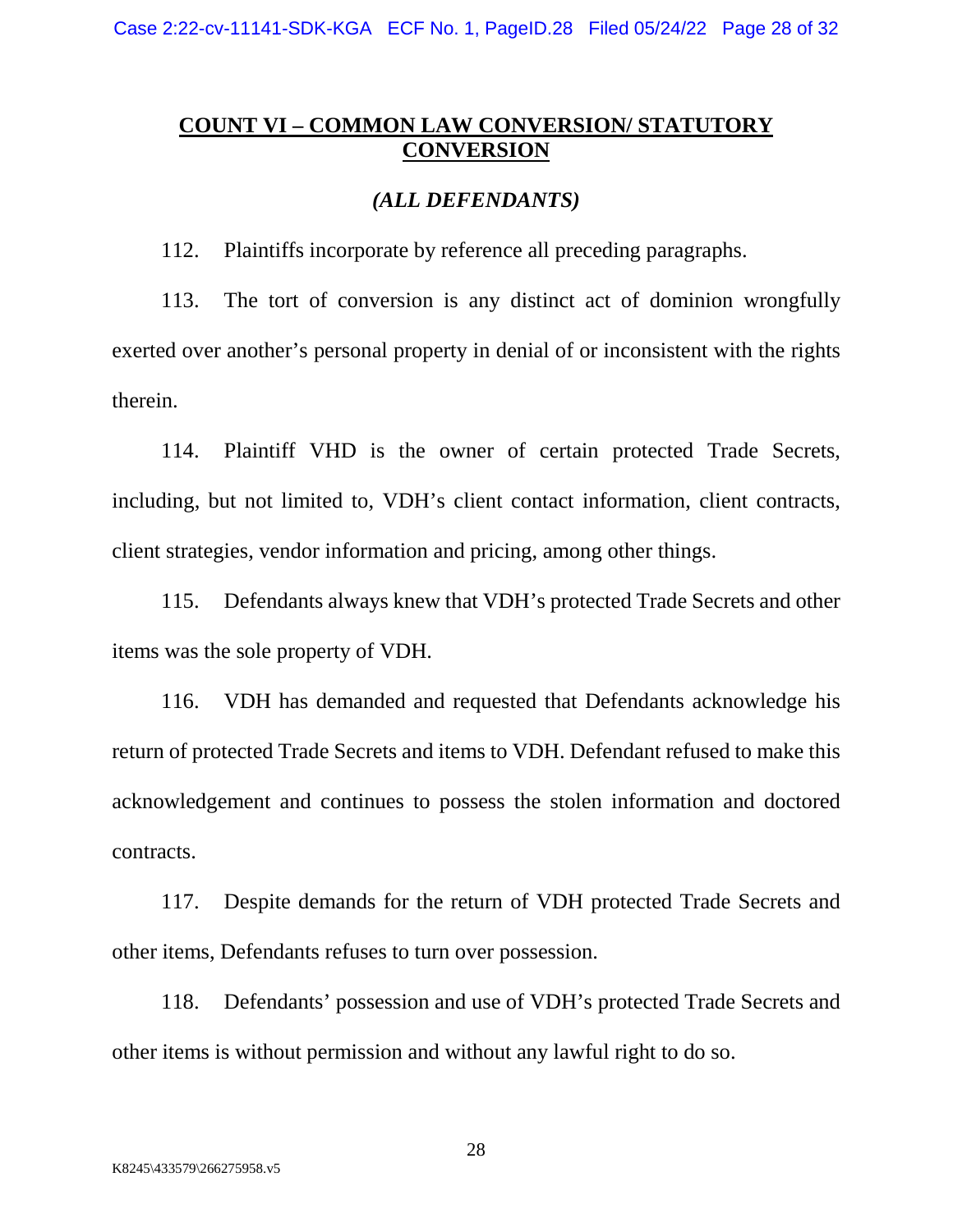119. Defendants' continued possession and use of VDH's protected Trade Secrets and other items constitutes common law conversion.

120. Under MCL 600.2919a(1), VDH "may recover 3 times the amount of actual damages sustained, plus costs and reasonable attorney fees: [if damaged as a result of] (a) Another person's stealing or embezzling property or converting property to the other person's own use. [Or] (b) Another person's buying, receiving, possessing, concealing, or aiding in the concealment of stolen, embezzled, or converted property when the person buying, receiving, possessing, concealing, or aiding in the concealment of stolen, embezzled, or converted property knew that the property was stolen, embezzled, or converted." MCL 600.2919a(1) (formatting omitted)

121. As a direct and proximate cause of Defendants' improper actions and conversion, VDH has suffered damaged in excess of \$750,000 a year, which amounts to over \$3 million over the span of 5 years.

122. Defendants are jointly and severally liable for the damages VDH has sustained.

WHEREFORE, Plaintiff VDH, requests that this Honorable Court order the following relief:

> A. Temporary, preliminary and permanent injunctive relief, preventing Defendants from using any trade secret information, confidential information, and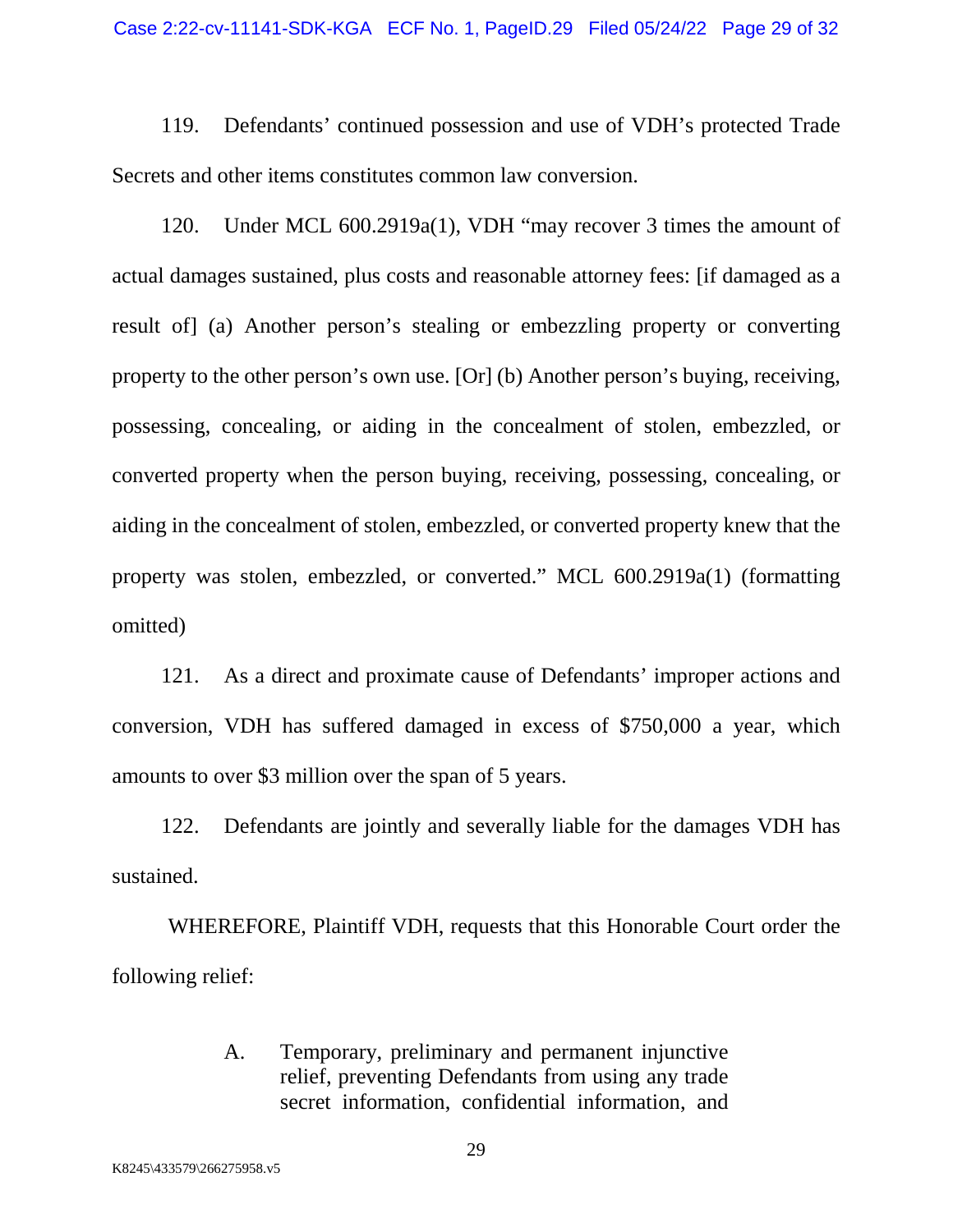proprietary information belonging to VDH and ordering Defendants to return it to VDH;

- B. Temporary, preliminary and permanent injunctive relief, preventing Defendants from contacting or hiring any of VDH's past, current, or prospective employees;
- C. Temporary, preliminary and permanent injunctive relief, preventing Defendants from any contact with or solicitation of any of VDH's clients;
- D. Temporary, preliminary and permanent injunctive relief, preventing Defendants from making disparaging and/or defamatory remarks or comments about VDH or Horn;
- E. An award of damages against Defendants in an amount to be determined, including treble damages, arising from Defendants' use of trade secret information, confidential information, and proprietary information belonging to VDH;
- F. An award of legal fees, costs, and interest arising from Defendants' use of trade secret information, confidential information, and proprietary information belonging to VDH; and
- G. All such other relief as this Court may deem just, equitable, or appropriate under the circumstances.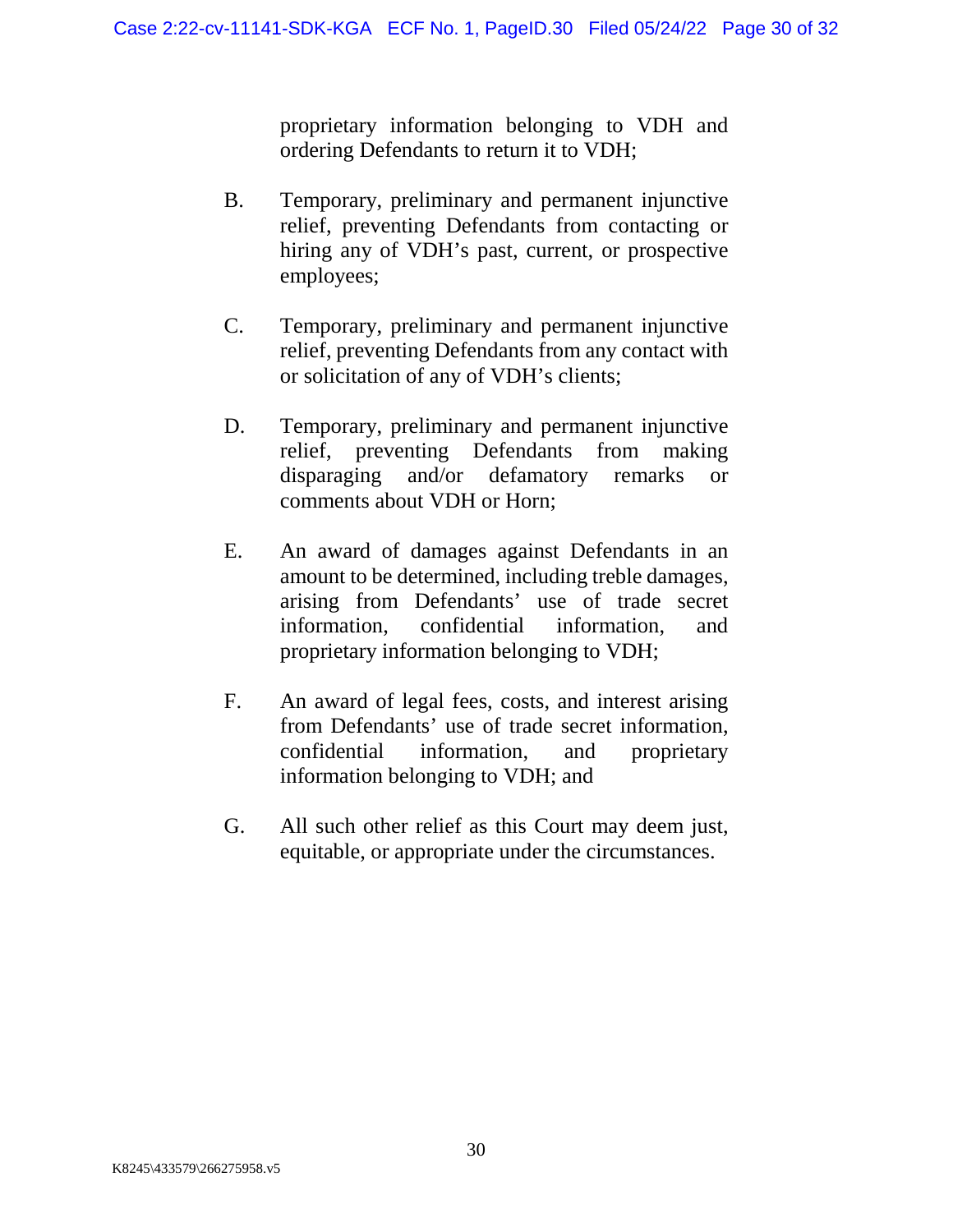#### **VERIFICATION**

I, Marilyn Horn, have personal knowledge of the facts in this Verified Complaint and I am competent to testify to these facts if called upon to do so. To the best of my knowledge, belief, and understanding the factual allegations contained in this Verified Complaint are true and accurate.

4. IR

\_\_\_\_\_\_\_\_\_\_\_\_\_\_\_\_\_\_\_\_\_\_\_\_\_\_

Marilyn Horn

Respectfully Submitted,

CLARK HILL PLC

*/s/ Linda M. Watson*  REGINALD TURNER (P45043) LINDA M. WATSON (P45320) MAGY SHENOUDA (P85576) Clark Hill PLC 151 S. Old Woodward, Suite 200 Birmingham, Michigan 48009 (248) 988-5881 Attorneys for Plaintiff

Date: May 24, 2022